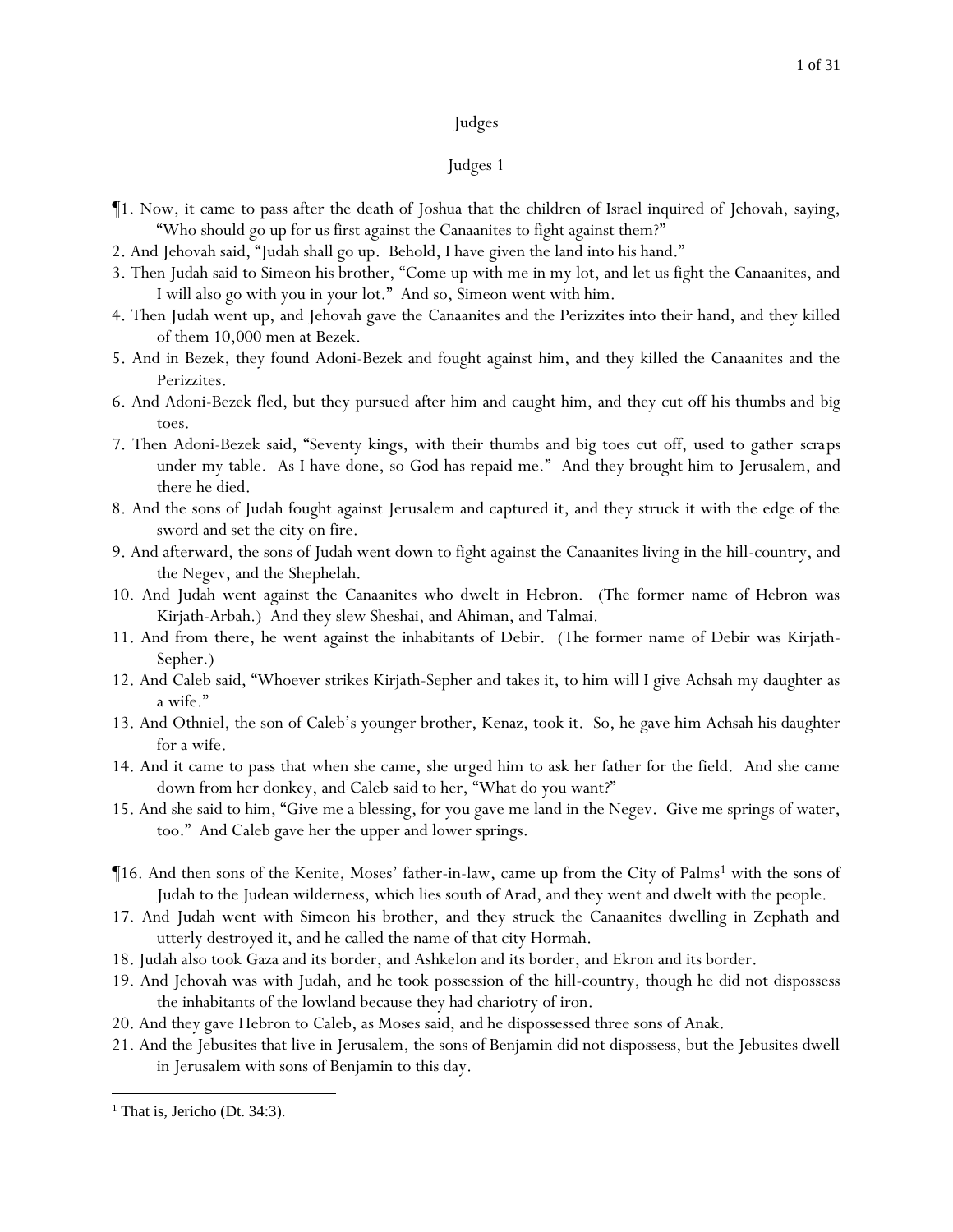- 22. And as for the house of Joseph, they went up to Bethel. And Jehovah was with them.
- 23. And the house of Joseph reconnoitered Bethel. (The former name of the city was Luz.)
- 24. And the scouts saw a man coming out of the city, and they said to him, "If you show us a way into the city, we will show you mercy."
- 25. And he showed them a way into the city, and they destroyed the city with the edge of the sword, but the man and all his family, they let go.
- 26. And the man went to the land of the Hittites and built a city, and he named it Luz. This is its name to this day.
- 27. And Manasseh did not dispossess Beth-shean and its villages, or Taanach and its villages, or the inhabitants of Dor and its villages, or the inhabitants of Ibleam and its villages, or the inhabitants of Megiddo and its villages, for the Canaanites were determined to live in that land.
- 28. And it came to pass when Israel was strong, he put the Canaanites to forced labor, but as for taking possession, they did not do so.
- 29. And Ephraim did not dispossess the Canaanites who dwelt in Gezer, but the Canaanites dwelt in his midst, in Gezer.
- 30. Zebulun did not dispossess the inhabitants of Kitron, or the inhabitants of Nahalol, but the Canaanites dwell in his midst, though he did put them under forced labor.
- 31. Asher did not dispossess the inhabitants of Accho, or the inhabitants of Sidon, or of Ahlab, or of Achzib, or of Helbah, or of Aphik, or of Rehob,
- 32. but the Asherites dwelt among the Canaanites, the inhabitants of the land, because they did not dispossess them.
- 33. Naphtali did not dispossess the inhabitants of Beth-shemesh, or the inhabitants of Beth-anath, but he dwelt among the Canaanites, the inhabitants of the land. Yet, the inhabitants of Beth-shemesh and Beth-anath were under forced labor to them.
- 34. And the Amorites forced the children of Dan to the hill-country, for they did not allow them to come down into the lowland,
- 35. but the Amorites were determined to dwell on the hill of Heres, in Aijalon, and in Shaalbim. Still, the hand of the house of Joseph was strong, and they were forced into labor.
- 36. And the border of the Amorites was from the Ascent of Akkribim, from the Rock, and upward.

- ¶1. Now, a messenger from Jehovah went up from Gilgal to Bochim, and he said, "I brought *y*ou up from Egypt, and I led *y*ou to the land which I promised to *y*our fathers. And I said, 'I will not break my covenant with *y*ou forever.
- 2. Do not make a covenant with the inhabitants of this land! Tear down their altars!' But *y*ou did not heed my voice. What is this that *y*ou have done?
- 3. So, I also said, 'I will not drive them out from before *y*ou, but they will be at *y*our side, and their gods will be a snare to *y*ou.'"
- 4. And it came to pass when the messenger from Jehovah spoke these words to all the sons of Israel, that the people lifted up their voice and wept.
- 5. And they called the name of that place Bochim,<sup>2</sup> and they sacrificed there to Jehovah.
- 6. And Joshua sent the people away, and the children of Israel went, each one, to his inheritance to possess the land.

<sup>2</sup> Weeping.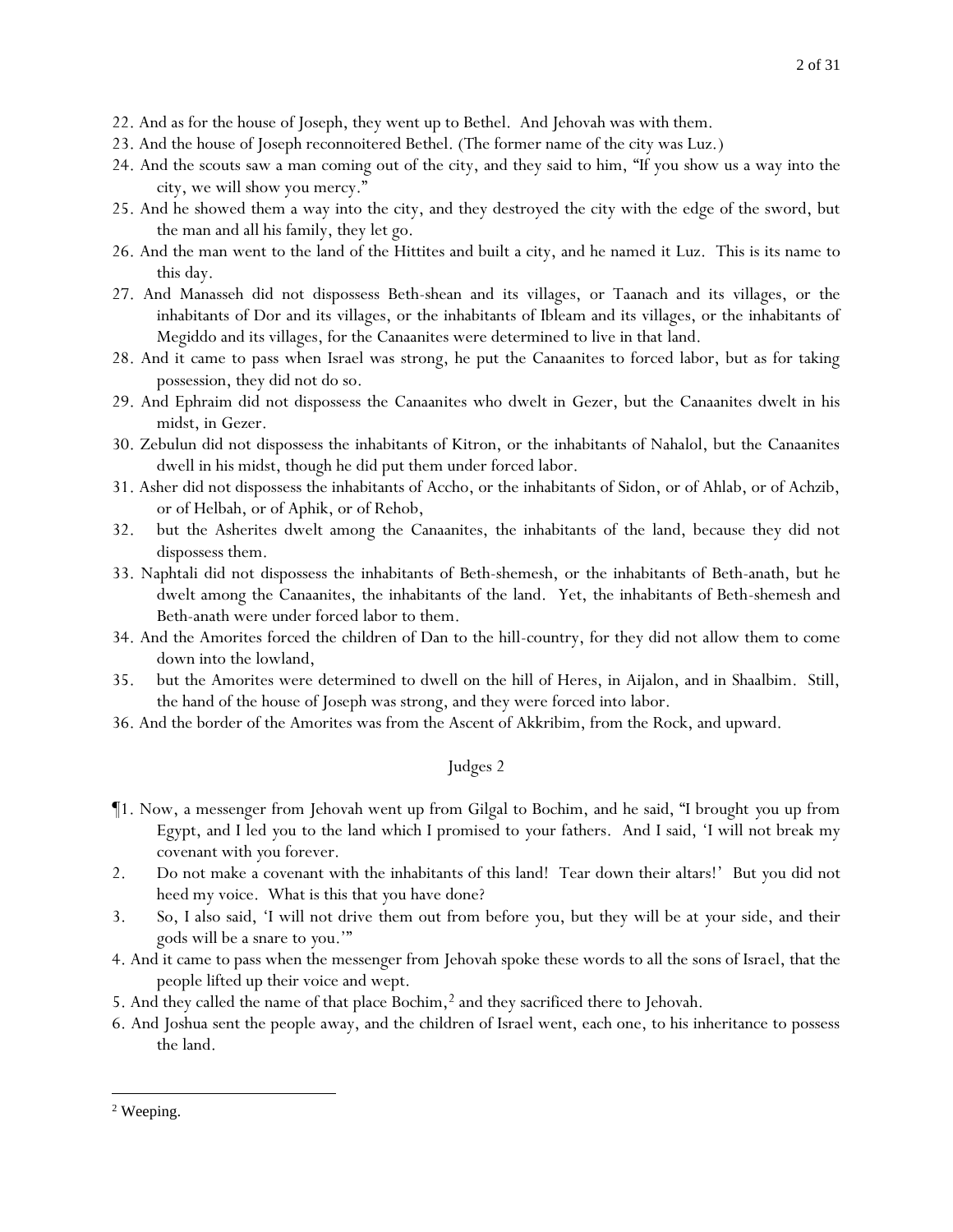- 7. And the people served Jehovah all the days of Joshua, and all the days of the elders who outlived Joshua who had seen all the great work of Jehovah which He had done for Israel.
- 8. And Joshua ben-Nun, the servant of Jehovah, died, being one hundred and ten years old.
- 9. And they buried him within the border of his inheritance, in Timnath-heres in the hill-country of Ephraim, north of Mount Gaash.
- 10. Moreover, all that generation was also gathered to their fathers, and there arose another generation after them that did not know Jehovah, nor yet the work which He had done for Israel.
- 11. And the children of Israel did evil in the eyes of Jehovah and served the Baals.
- 12. And they forsook Jehovah, the God of their fathers, who had brought them out of the land of Egypt, and they went after other gods, gods of the peoples who were around them, and they worshipped them, and they provoked Jehovah to anger.
- 13. Yea, they forsook Jehovah and served the Baals and the Ashtarahs.
- 14. Then Jehovah's wrath burned against Israel, and He delivered them into the hand of plunderers, and they plundered them. And He sold them into the hand of their enemies all around, so that they were no longer able to withstand their enemies.
- 15. Wherever they went out, the hand of Jehovah would be against them for evil, according to what Jehovah had spoken, even according to what Jehovah had sworn to them, and He brought great distress upon them.
- 16. Then Jehovah would raise up judges, and they would deliver them out of the hand of those who plundered them.
- 17. But then, they would not listen to their judges, but would go whoring after other gods and bow down to them. They would quickly turn from the way in which their fathers walked, who obeyed the commandments of Jehovah. They did not do so.
- 18. And when Jehovah raised up judges for them, then Jehovah would be with that judge, and He would rescue them out of the hand of their enemies all the days of that judge. For Jehovah was moved to pity by their groaning because of their tormenters and their oppressors.
- 19. Then, when the judge died, they would turn back and be more corrupt than their fathers in going after other gods, to serve them and to bow down to them. They would not cease from their deeds or from their stubborn way.
- 20. Then the anger of Jehovah burned against Israel, and He said, "Because this nation has transgressed my covenant which I commanded their fathers and has not listened to my voice,
- 21. I will no longer drive out before them any of the nations which Joshua left when he died,
- 22. in order to prove Israel by them, whether they will keep the way of Jehovah while walking among them, as their fathers kept it, or not."
- 23. And so, Jehovah gave those nations rest. He did not quickly dispossess them; nor did He give them into the hand of Joshua.

- ¶1. Now, these are the nations to whom Jehovah gave rest, by whom He would try Israel, as many as had not gone through all the wars for Canaan
- 2. (only to teach them, so that the generations of the children of Israel might understand war, as many as had not previously experienced such things):
- 3. five Philistine lords, and all the Canaanites, and the Sidonians, and the Hivites that dwelt in Mount Lebanon, from Mount Baal-Hermon to the entrance of Hamath.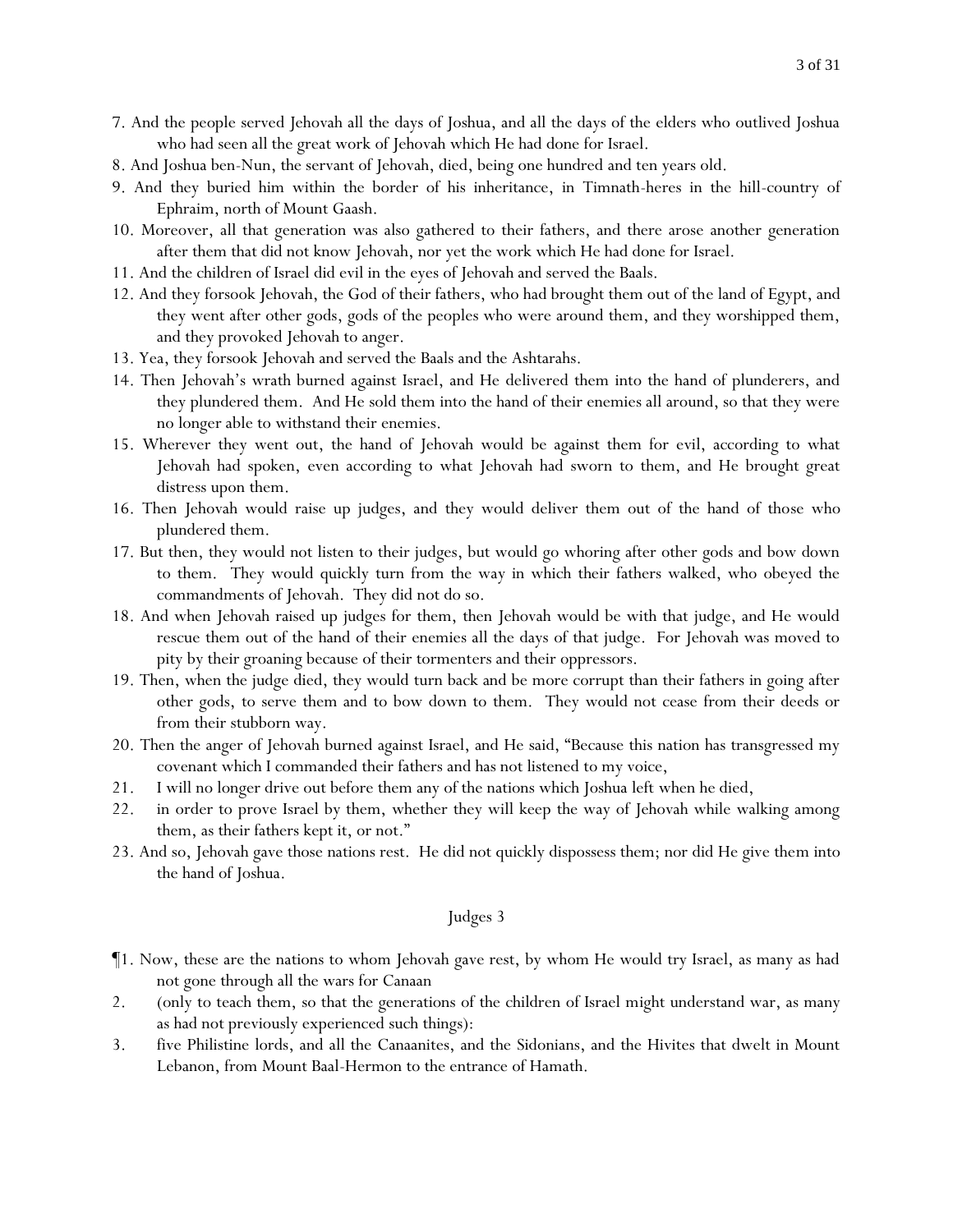- 4. And they remained that He might try Israel by them, to know whether they would obey the commandments of Jehovah which He commanded their fathers by the hand of Moses.
- 5. And so, the children of Israel dwelt among the Canaanites: the Hittites, and the Amorites, and the Perizzites, and the Hivites, and the Jebusites.
- 6. And they took their daughters to be their wives, and they gave their daughters to their sons, and served their gods.
- ¶7. And the children of Israel did evil in the sight of Jehovah, and they forgot Jehovah their God and served the Baals and the Asherahs.
- 8. And the anger of Jehovah burned against Israel, and He sold them into the hand of Cushan-rishathaim, King of Aram-naharaim, and the children of Israel served Cushan-rishathaim eight years.
- 9. And the children of Israel cried out to Jehovah, and Jehovah raised up a savior for the children of Israel, Othniel ben-Kenaz, kinsman of Caleb's younger *brother*.
- 10. And the Spirit of Jehovah was upon him, and he judged Israel and went out to battle, and Jehovah gave Cushan-rishathaim, King of Aram, into his hand, and his hand prevailed against Cushan-rishathaim,
- 11. and the land was quiet forty years. And Othniel ben-Kenaz died.
- ¶12. Then, again, the children of Israel did what was evil in the sight of Jehovah, and Jehovah strengthened Eglon, the King of Moab, against Israel because they had done what was evil in the sight of Jehovah.
- 13. And he gathered to himself the children of Ammon and Amalek, and he went and attacked Israel, and he took possession of the City of Palms.
- 14. And the children of Israel served Eglon, King of Moab, eighteen years.
- 15. And the children of Israel cried out to Jehovah, and Jehovah raised up a savior for them, Ehud ben-Gera, the Benjaminite, a left-handed man. And by him, the children of Israel sent tribute to Eglon, King of Moab.
- 16. But Ehud made for himself a sword, and it was double-edged, a cubit in length, and he girded it underneath his clothes on his right thigh.
- 17. And he presented the tribute to Eglon, King of Moab. (Now, Eglon was a very fat man.)
- 18. And it came to pass that when he finished presenting the tribute that he sent away the people who had carried the tribute,
- 19. but at the idols which are at Gilgal, he himself turned back. Then he said, "I have a private message for you, O King." And he said, "Silence!" And all that stood by him left him.
- 20. And Ehud came to him as he was sitting alone in his cool upper chamber. And Ehud said, "I have a message from God for you." And he arose from his seat.
- 21. And Ehud reached with his left hand, and took the sword from his right thigh, and thrust it into his belly.
- 22. And the hilt also went in after the blade, and the fat closed in over the blade so that he could not draw the sword out of his belly, and his excrement came out.
- 23. And Ehud went out to the vestibule3, and he closed and locked the doors of the upper chamber behind him.
- 24. And when he was gone out, his servants went in and saw that, behold, the doors of the upper chamber were locked. And they said, "Surely, he is relieving himself in his cool room."
- 25. And they waited until they were ashamed, for behold, no one opened the doors of the upper chamber. So, they took the key and opened them, and behold, their lord was fallen to the earth, dead.
- 26. But Ehud had slipped away while they delayed, and he passed beyond the idols and escaped to Seirath.

<sup>&</sup>lt;sup>3</sup> Hebrew uncertain.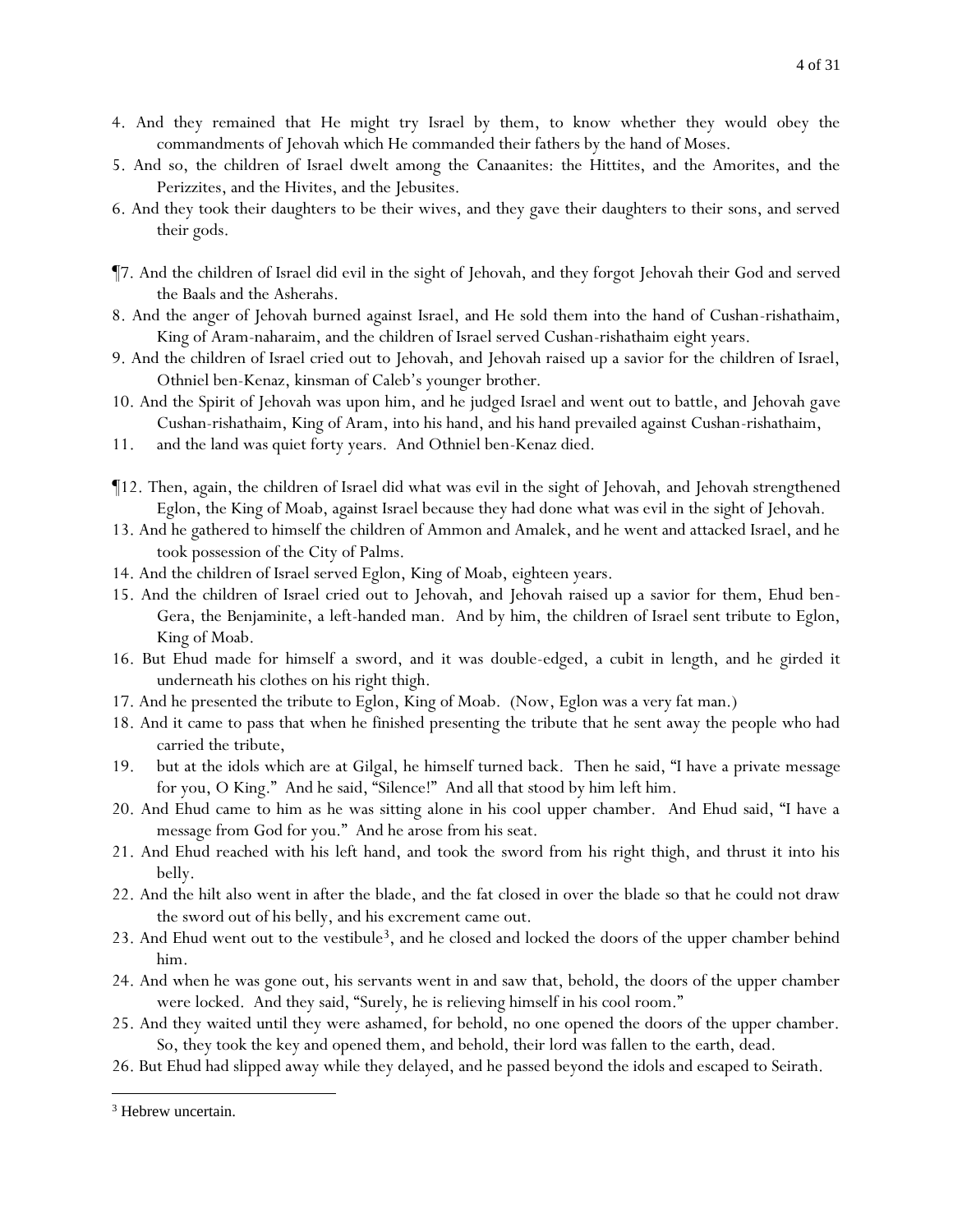- 27. And it came to pass that when he arrived, he blew a shofar in the hill-country of Ephraim, and the children of Israel went down with him from the hill-country, and he at their forefront.
- 28. And he said to them, "Follow after me! For Jehovah has given *y*our enemies, the Moabites, into *y*our hand!" And they went down after him and took the fords of the Jordan against Moab, and they allowed no one to cross.
- 29. And they killed of Moab at that time about ten thousand men, all of them stout, and all men of valor. And not one escaped.
- 30. So, Moab was humbled that day under the hand of Israel. And the land was quiet eighty years.
- ¶31. And after him was Shamgar ben-Anath, and he killed six hundred Philistine men with a cattle prod, and he also delivered Israel.

- ¶1. Then, when Ehud died, the children of Israel again did what was evil in the eyes of Jehovah.
- 2. And so, Jehovah sold them into to hand of Jabin, King of Canaan, who reigned in Hazor. And the leader of his army was Sisera, and he lived in Harosheth-hagoiim.
- 3. And the children of Israel cried out to Jehovah, for he had nine hundred chariots of iron, and he cruelly oppressed the children of Israel twenty years.
- ¶4. Now, a woman, Deborah the prophetess, the wife of Lappidoth, was judging Israel at that time.
- 5. And she used to sit under the Palm of Deborah between Ramah and Bethel in the hill-country of Ephraim, and the children of Israel would go up to her for judgment.
- 6. And she sent and summoned Barak ben-Abinoam from Kedesh-Naphtali, and she said to him, "Has not Jehovah, God of Israel, commanded, 'Go, and march to Mount Tabor, and take with you ten thousand men of the sons of Naphtali and of the sons of Zebulun,
- 7. and at the river Kishon, I will draw out to you Sisera, the leader of Jabin's army, with his chariot and his multitude, and I will deliver him into your hand'?"
- 8. And Barak said to her, "If you go with me, then I will go, but if you do not go with me, I will not go."
- 9. And she said, "I will certainly go with you; howbeit, the journey you take will not be for your glory, for Jehovah will sell Sisera into the hand of a woman." And Deborah arose and went with Barak to Kedesh.
- 10. And at Kedesh, Barak summoned Zebulun and Naphtali, and at his feet went up ten thousand men, and Deborah went up with him.
- 11. Now, Heber the Kenite was separated from the Kenites, the children of Hobab, Moses' father-in-law, and he pitched his tent as far as the Oak of Zaanannim, which is near Kedesh.
- 12. And they reported to Sisera that Barak ben-Abinoam had gone up to Mount Tabor.
- 13. And Sisera summoned all his chariots, nine hundred iron chariots, and all the people who were with him, from Harosheth-hagoiim to the river Kishon.
- 14. And Deborah said to Barak, "Rise up! For this is the day in which Jehovah has given Sisera into your hand. Has not Jehovah gone out before you?" And so, Barak went down from Mount Tabor, with ten thousand men behind him.
- 15. And Jehovah discomfited Sisera before Barak, and all his chariots, and all his army, by the edge of the sword, and Sisera alighted from his chariot and fled on foot.
- 16. But Barak pursued after the chariots and after the army unto Harosheth-hagoiim, and all the host of Sisera fell by the edge of the sword, and not even one was left.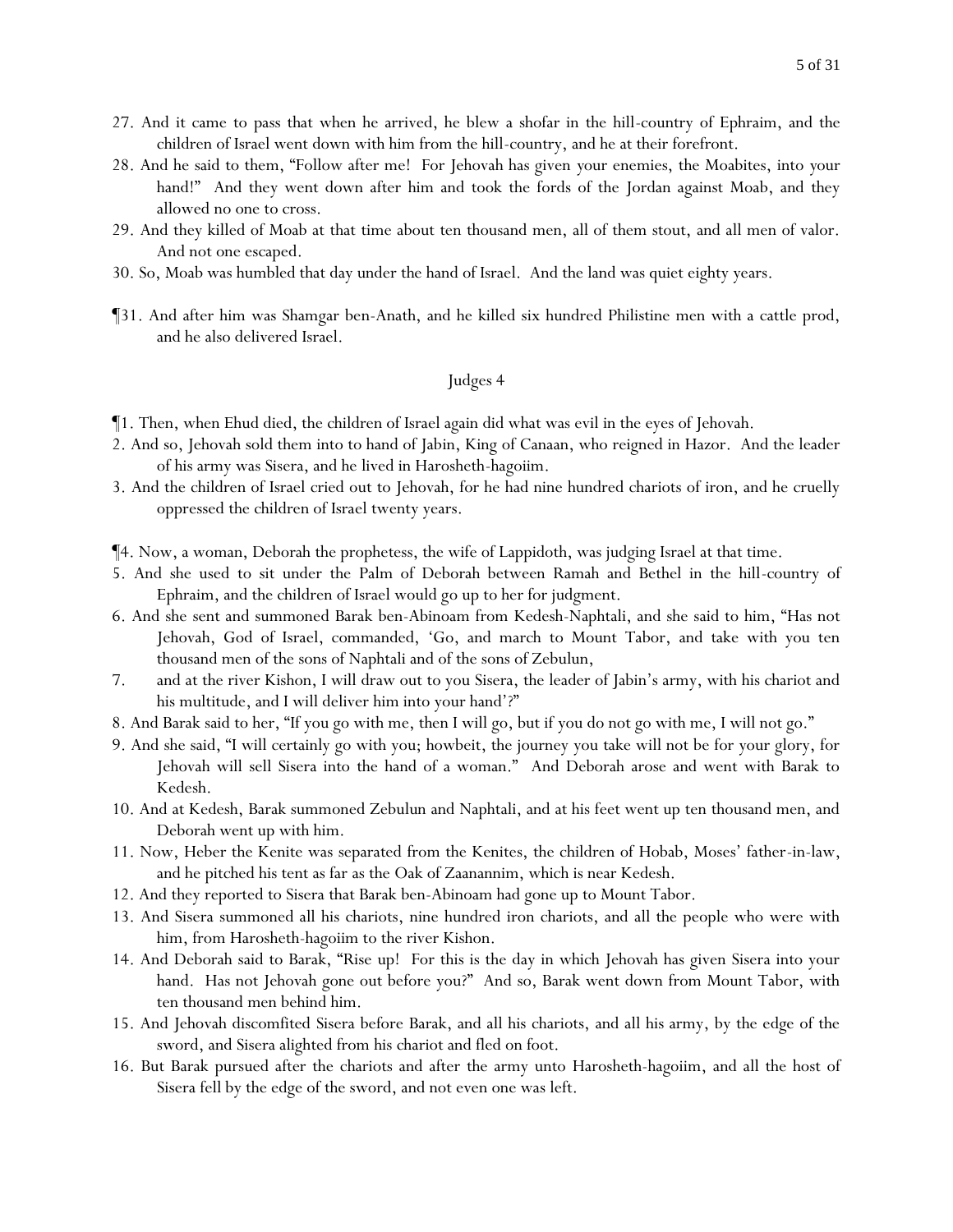- ¶17. And Sisera fled on foot to the tent of Jael, the wife of Heber the Kenite, for there was peace between Jabin, King of Hazor, and the house of Heber the Kenite.
- 18. And Jael went out to meet Sisera, and she said to him, "Turn in, my lord! Turn in to me! Don't be afraid!" And so, he turned in to her, into the tent, and she covered him with the rug.
- 19. And he said to her, "Please give me a little water to drink, for I am thirsty." And she opened the skin of milk and gave him a drink, and covered him up.
- 20. And he said to her, "Stand at the door of the tent, and it shall be that if any man comes and asks you and says, 'Is there a man here?' then you say, 'No.'"
- 21. Then Jael, wife of Heber, took a tent-peg, and took the hammer in her hand, and went softly in to him, and drove the tent-peg into his temple, and it went down into the ground, for he was fast asleep and exhausted, and he died.
- 22. And behold, when Barak pursued Sisera, Jael went out to meet him, and she said to him, "Come, and I will show you the man that you are looking for." And he went in with her, and behold, Sisera was fallen down dead, with the tent-peg in his temple.
- 23. And so, on that day, God subdued Jabin, King of Canaan, before the children of Israel.
- 24. And the hand of the children of Israel pressed harder and harder against Jabin, King of Canaan, until they destroyed Jabin, King of Canaan.

- ¶1. And Deborah sang with Barak ben-Abinoam on that day, saying,
- 2. "For that the leaders of Israel acted like leaders, for that the people freely offered themselves, bless the LORD!
- 3. Hear, O kings! Give ear, O princes! I will sing to Jehovah. I will play music to Jehovah, the God of Israel.
- 4. O Jehovah, when you went out from Seir, when you marched from the field of Edom, the earth shook, the heavens poured, yea, dark clouds poured down water.
- 5. The mountains melted at the presence of Jehovah, the *God* of Sinai, at the presence of Jehovah, the God of Israel.
- 6. In the days of Shamgar ben-Anath, in the days of Jael, the highways were empty, and travelers took to byways.
- 7. The villages were abandoned in Israel; they were abandoned until I, Deborah, arose. I arose as a mother to Israel.
- 8. When God chose new men, bread was in *our* gates, though neither shield nor spear was seen among forty thousand in Israel.
- 9. My heart is toward the lawgivers of Israel who offered themselves willingly with the people. Bless the LORD!
- 10. *Y*ou who ride on light brown donkeys! *Y*ou who sit on cloth! And *y*ou who walk on the road! Tell it
- 11. louder than the voice of dividers *of herds* at watering places! Let them rehearse the righteous acts of Jehovah, righteous acts for His villages in Israel. Then, Jehovah's people came down to the gates.
- 12. 'Awake! Awake, O Deborah! Awake! Awake! Sing a song! Rise, O Barak! Lead your captives away, O son of Abinoam!'
- 13. Then, the remnant of noble men came down; the people of Jehovah came down for me against the mighty men,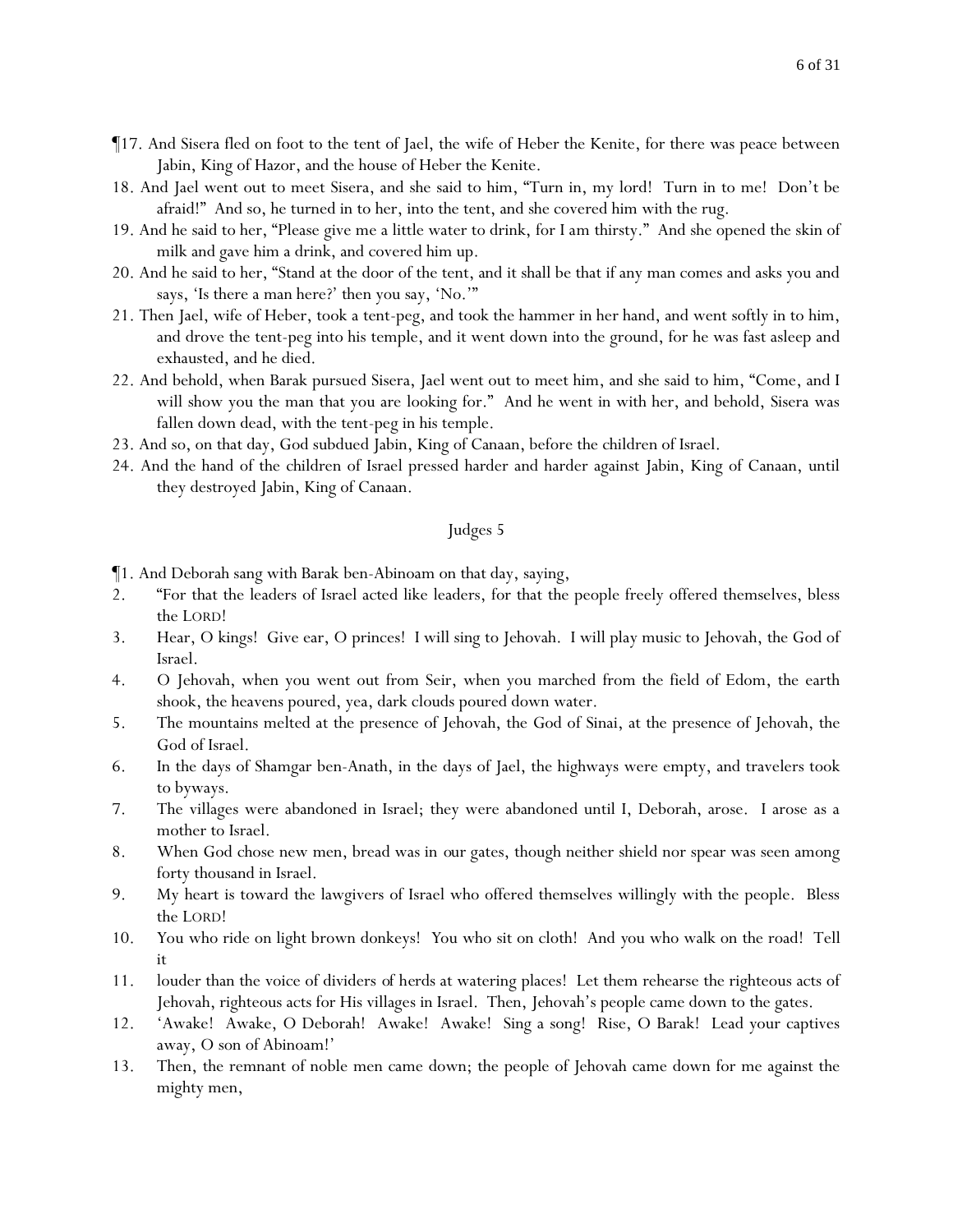- 14. down from Ephraim, their root, against Amalek, behind you, Benjamin, with your people! From Machir, the commanders came down, and from Zebulun, those who draw out the staff of a scribe,
- 15. the rulers of Issachar also with Deborah (and so, Issachar was with Barak). Into the valley, at his heels, were they sent. The clans of Reuben had many resolutions of heart.
- 16. Why did you tarry between two camps? to hear noises of the flocks? The clans of Reuben had great deliberations of heart.
- 17. Gilead stayed beyond the Jordan. And O Dan! Why did he stay by ships? Asher sat on the seashore and remained by his landings.
- 18. Zebulun is a people whose soul scorned death, as well as Naphtali, on the heights of the field.
- 19. Kings came; they joined in battle. Yea, kings of Canaan fought at Taanach, by the waters of Megiddo. They took no spoil of silver.
- 20. From heaven, the stars went to war; from their courses, they fought against Sisera.
- 21. The Brook Kishon swept them away, the brook of ancient times, the Brook Kishon. March on, O my soul, in strength!
- 22. How the hooves of the horse pounded at the gallop, the galloping of his powerful *legs*!
- 23. *C*urse Meroz! says the messenger of Jehovah. *C*urse its inhabitants bitterly because they did not come to the aid of Jehovah, to the aid of Jehovah against the mighty!
- 24. Blessed among women is Jael, wife of Heber the Kenite! Among tent-dwelling women, she is blessed.
- 25. He asked for water; she gave him milk. She brought curds in a bowl fit for nobles.
- 26. She stretched out her hand for the tent-peg and her right hand for the workmen's hammer. Then she hammered Sisera; she smashed his head, and struck through and pierced his temple.
- 27. Between her feet, he bowed down; he fell; he lay. Between her feet, he bowed down; he fell where he bowed. There he fell down, slain.
- 28. Through the window, she peered; the mother of Sisera wailed through the lattice. Why is his chariot so long in coming? Why is the rumble of his chariots delayed?
- 29. Her cunning noblewomen replied (indeed, she said to herself),
- 30. 'Are they not finding and dividing spoil? A girl two girls! for every man; spoil of dyed stuffs for Sisera; spoil of embroidered dyed stuffs; dyed stuff of double embroidery for necks as a spoil.'
- 31. Thus may all your enemies perish, O Jehovah! But may those who love Him be as the sun rising in its strength!" And the land had rest forty years.

- ¶1. Then the children of Israel did what was evil in the eyes of Jehovah, and Jehovah gave them into the hand of Midian seven years,
- 2. and the hand of Midian prevailed over Israel. Because of Midian, the children of Israel made hiding places for themselves that were in the mountains, caves, and strongholds.
- 3. And it came to pass, whenever Israel sowed seed, Midian would come up with Amalek and the sons of the east, and they would come up against him.
- 4. And they would encamp against them and destroy the crops of the land to the entrance of Gaza, and they would leave no sustenance in Israel, or sheep, or ox, or ass.
- 5. For they would come up with their livestock, and they would come in with their tents, like a massive swarm of locusts; there was no numbering of them and their camels. And they came into the land to destroy it.
- 6. And Israel was brought very low because of Midian. Then, the children of Israel cried out to Jehovah.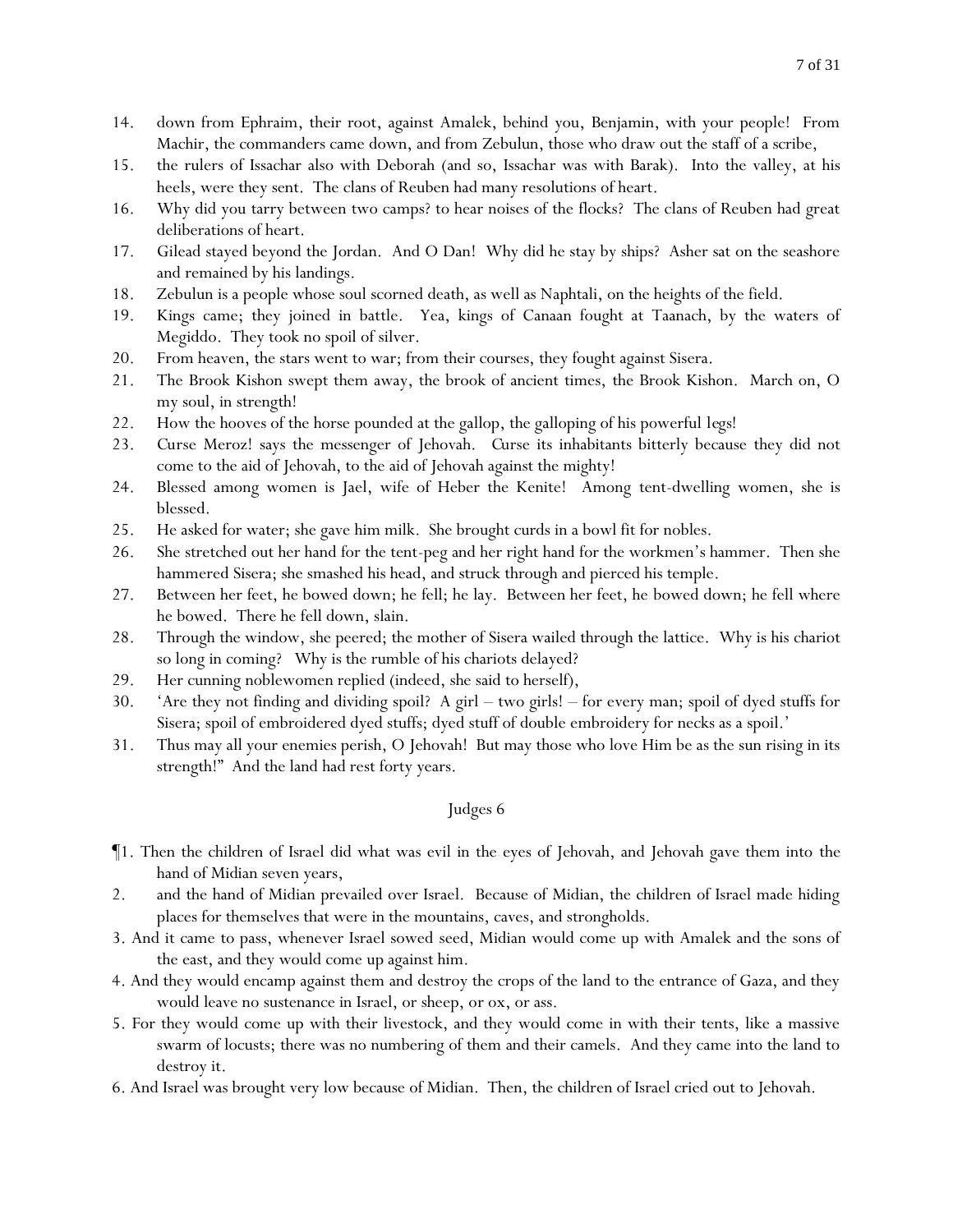¶7. And it came to pass, when the children of Israel cried out to Jehovah on account of Midian,

- 8. that Jehovah sent a man, a prophet, to the children of Israel, and he said to them, "Thus says Jehovah, God of Israel: I led *y*ou up out of Egypt, and brought *y*ou out of the house of slaves.
- 9. And I delivered *y*ou out of the hand of the Egyptians, and then, out of the hand of all who resisted *y*ou, and drove them out from before *y*ou, and gave *y*ou their land.
- 10. And I said to *y*ou, 'I am Jehovah *y*our God. Do not fear the gods of the Amorites in whose land *y*ou dwell.' But *y*ou have not heeded my voice!"
- ¶11. And an angel of Jehovah came and sat under the terebinth tree that is in Ophrah, which belonged to Joash the Abiezrite. And his son Gideon was beating out wheat in the winepress, so as to hide from Midian.
- 12. And the angel of Jehovah appeared to him, and he said to him, "The LORD is with you, O mighty man of valor!"
- 13. And Gideon said to him, "Bear with me, my lord, but if Jehovah is with us, then why has all this befallen us? And where are all His miraculous works which our fathers recounted to us, saying, 'Did not Jehovah bring us up out of Egypt?' But now, Jehovah has forsaken us and given us into the hand of Midian."
- 14. And Jehovah turned to him and said, "Go in this strength of yours, and you will deliver Israel out of the hand of Midian. Have I not sent you?"
- 15. But he said to Him, "Bear with me, my lord, but how can I deliver Israel? Behold, my clan is the weakest in Manasseh, and I am the least in my father's house."
- 16. And Jehovah said to him, "Because I will be with you, and you will strike down Midian as one man."
- 17. And he said to Him, "If I have now found favor in your eyes, then give me a sign that it is you speaking with me.
- 18. Don't leave this place, I beg you, until I come to you and bring out my gift and set it before you." And He said, "I will stay until you return."
- 19. And Gideon went in and prepared a kid of the goats, and unleavened cakes from an ephah of flour. The meat he put in a basket, and the broth, he put in a pot. Then he went out to him, beneath the terebinth tree, and presented it.
- 20. And the angel of God said to him, "Take the meat and the unleavened cakes, and place them on this rock. And pour out the broth." And he did so.
- 21. And the angel of Jehovah reached out the tip of the staff that was in his hand and touched the meat and the unleavened cakes, and fire came up out of the stone and consumed the flesh and the cakes, and the angel of Jehovah vanished from his sight.
- 22. And Gideon perceived that he was an angel of Jehovah, and Gideon said, "Alas, my Lord Jehovah! For I have actually seen an angel of Jehovah face-to-face!"
- 23. But Jehovah said to him, "Shalom to you. Don't be afraid. You are not going to die."
- 24. And Gideon built there an altar to Jehovah, and he called it, "Jehovah Shalom". To this day, it stands in Ophrah of the Abiezrites.
- ¶25. And it came to pass during that night, that Jehovah said to him, "Take one bull that belongs to your father, even the second bull that is seven years old, and tear down your father's altar for Baal, and cut down the Asherah that is beside it,
- 26. and build an altar to Jehovah your God atop this citadel, in the proper order, and take the second bull, and with the wood of the Asherah that you cut down, offer it up as a burnt offering.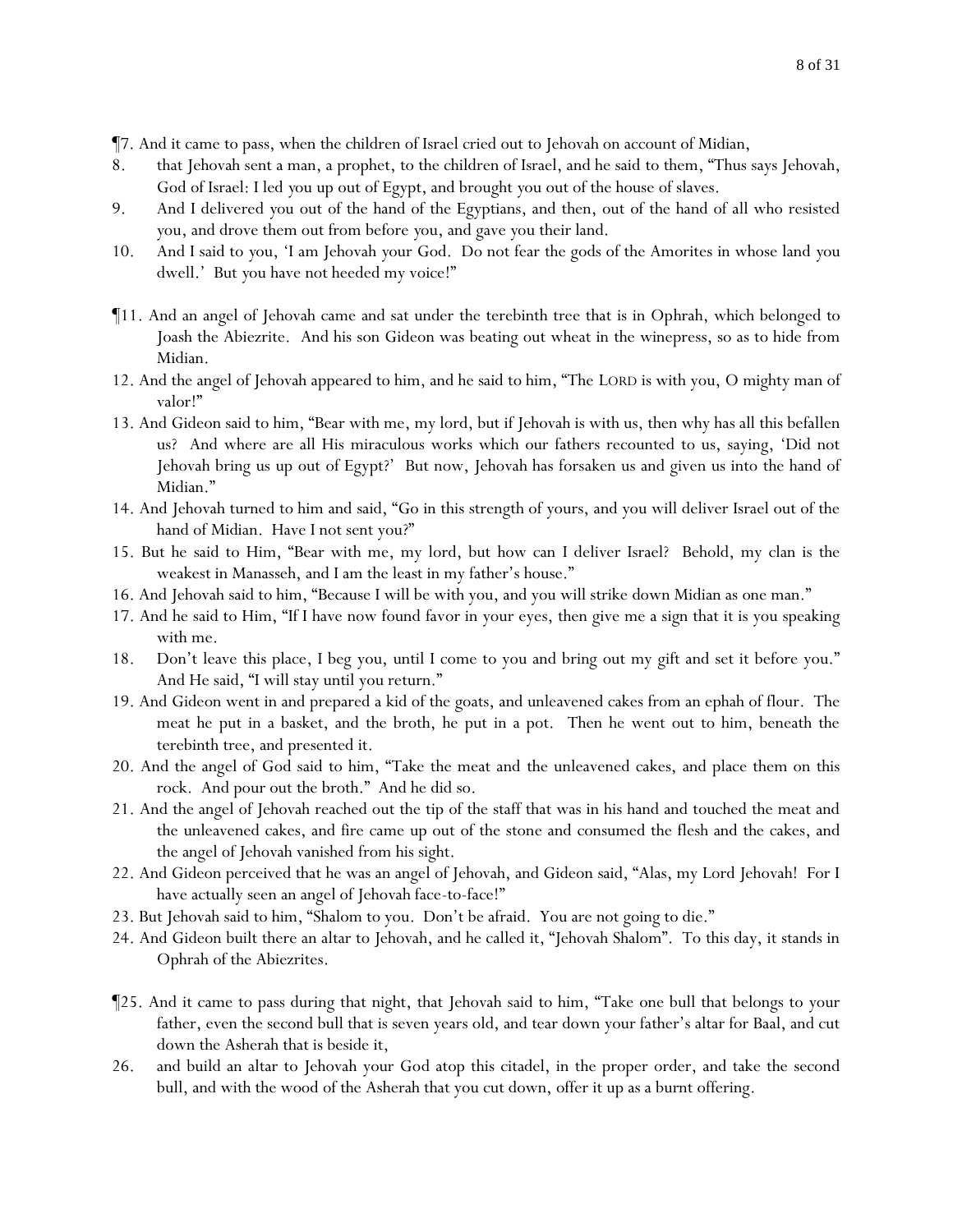- 27. And Gideon took ten men from among his slaves and did just as Jehovah said to him. And it came to pass that he feared his father's house and the men of the city, to do it by day, and so, he did it by night.
- 28. And the men of the city rose early in the morning, and, behold, the altar of Baal was torn down, and the Asherah that was by it was cut down, and the second bull had been offered up on the altar that was built.
- 29. And the men said to one another, "Who did this thing!" And they made search and inquired, and they said, "Gideon ben-Joash did this deed!"
- 30. And the men of the city said to Joash, "Bring your son out, that he die, because he tore down the altar of Baal and because he cut down that Asherah that was by it."
- 31. But Joash said to all who stood against him, "Are *y*ou pleading for Baal? Or will *y*ou save him? Whoso pleads for him, let him be put to death by morning! If he is a god, let him plead his own case, since it was his altar he pulled down."
- 32. And he was called in that day, "Jerubbaal", which means, "Let Baal contend with him," since he tore down his altar.
- ¶33. Now, all Midian, and Amalek, and the sons of the east gathered together, and they crossed over and made camp in the Valley of Jezreel.
- 34. Then the Spirit of the LORD covered Gideon, and he gave a blast with the shofar, and Abiezer was summoned to follow him.
- 35. And he sent messengers to all Manasseh, and he, too, was summoned to follow him. And he sent messengers to Asher, and to Zebulun, and Naphtali, and they went up to meet them.
- 36. And Gideon said to God, "If you are going to deliver Israel by my hand, as you said,
- 37. behold, I am going to put this woolen fleece on the threshing floor. If dew is only on the fleece, and all the ground is dry, then will I know that you will deliver Israel by my hand, as you said."
- 38. And it was so. When he rose early the next day, he squeezed the fleece, and drained dew from the fleece, a bowl full of water.
- 39. And Gideon said to God, "Do not let your anger burn against me, and I will speak but once more. Let me, if you will, only this once make trial with the fleece. Let it be, if you please, dry on the fleece alone, but on all the ground, let there be dew."
- 40. And God did so that night. It was dry on the fleece alone, and on all the ground, there was dew.

- ¶1. And Jerubbaal (that is, Gideon) rose early, and all the people who were with him, and they camped by the spring of Harod. And the camp of Midian was north of that, near the Hill of Moreh, in the valley.
- 2. And Jehovah said to Gideon, "There are too many people with you for me to give Midian into your hand, lest Israel vaunt themselves against me, saying, 'My own hand has saved me.'
- 3. So, declare this now, if you will, in the hearing of the people, saying, 'Whoever is fearful and trembling, let him turn back and depart from Mount Gilead!'" And 22,000 of the people turned back, and 10,000 were left.
- 4. Then Jehovah said to Gideon, "The people are still too many. Bring them down to the water, and I will test them for you there. And it will be that when I say to you, 'This one shall go with you,' he shall go with you. And every one of whom I say to you, 'This one shall not go with you,' he shall not go."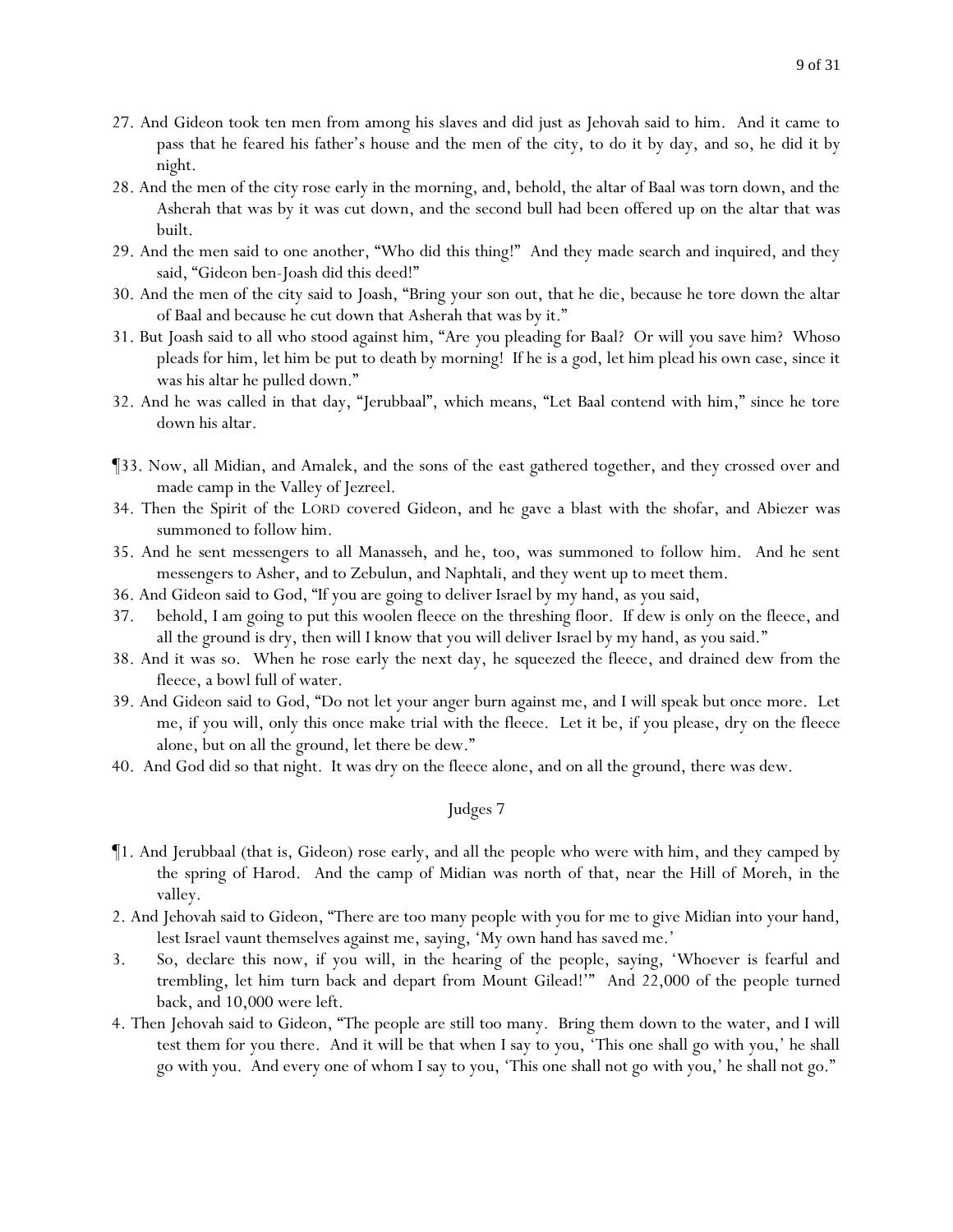- 5. And so, he brought the people down to the water. And Jehovah said to Gideon, "Everyone who laps up the water with his tongue the way a dog laps, set him apart; likewise, everyone who kneels down on his knees to drink."
- 6. And the number of those who lapped, with their hand to their mouth, was three hundred men. But all the rest of the people knelt down on their knees to drink water.
- 7. Then Jehovah said to Gideon, "With the three hundred men who lapped will I deliver *y*ou and give Midian into your hand. And let all the *other* people go, each to his place."
- 8. Then the people took provisions in their hand, and their shofars, and he sent all the men of Israel away to their tents. But he retained the three hundred men. And the camp of Midian was below him in the valley.
- ¶9. And it came to pass that same night that Jehovah said to him, "Get up! Go down against the camp, for I have given it into your hand!
- 10. But if you are afraid to go down, go down with your servant Purah to the camp,
- 11. and you will hear what they say, and afterward, your hands will be strengthened so that you will go down against the camp." And he went down with Purah his servant to an outpost of the armed men who belonged to the host.
- 12. And Midian, and Amalek, and all the children of the east were sprawled out in the valley like a swarm of locusts for multitude, and their camels were beyond counting, like the sand on the seashore for multitude.
- 13. And Gideon arrived, and behold, a man was telling his companion a dream. And he said, "Behold, I dreamed a dream, and behold, a cake of barley bread came tumbling into the camp of Midian, and when it reached the tent, it struck it so that it fell, and it turned it upside down, and the tent lay flat."
- 14. And his friend answered and said, "This is nothing else but the sword of Gideon ben-Joash, a man of Israel; his God has given Midian and this whole camp into his hand."
- ¶15. And it came to pass, when Gideon had heard the telling of the dream and its interpretation, that he worshipped and then returned to the camp of Israel, and he said, "Get up! For Jehovah has given the camp of Midian into *y*our hand!"
- 16. And he divided the three hundred men into three companies, and he put shofars in the hand of them all, and empty pitchers with torches inside the pitchers.
- 17. And he said to them, "Watch me, and do what *I do*. And behold, when I come to the edge of the camp, then *y*ou do just as I do.
- 18. And when I blow on the shofar, I and all who are with me, then *y*ou also blow on the shofars all around the camp and say, 'For Jehovah and for Gideon!'"
- ¶19. Then Gideon and the hundred men who were with him went to the edge of the camp at the beginning of the middle watch, when they had just set the watch. Then they blew the shofars and smashed the pitchers that were in their hand.
- 20. So, the three companies blew on the shofars and shattered their pitchers. And they held the torches in their left hand, and in their right hand were the shofars to blow. And they cried out, "The sword of Jehovah and of Gideon!"
- 21. And they stood, every man, in his place around the camp. And the whole camp started running, and cried out, and fled.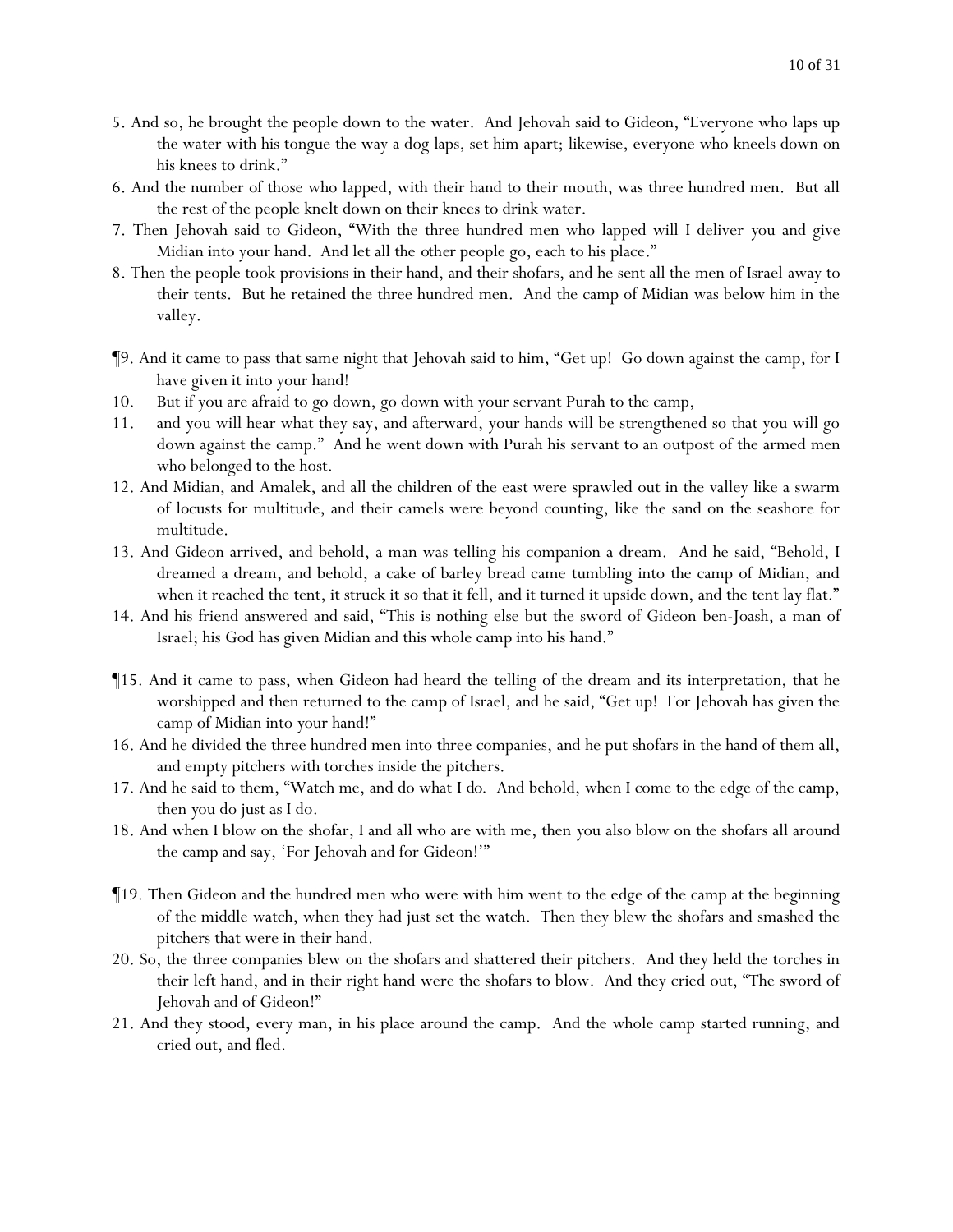- 22. And they blew the three hundred shofars, and Jehovah set each man's sword against his neighbor throughout the camp. And the camp fled to Beth-shittah, toward Zererah, to the border of Abelmeholah, by Tabbath.
- 23. And the men of Israel were summoned from Naphtali, and from Asher, and from all Manasseh, and they pursued after Midian.
- 24. And Gideon sent messengers through all the hill country of Ephraim, saying, "Go down and engage Midian, and take the waters before them, as far as Beth-barah and the Jordan. And all the men of Ephraim were summoned, and they took the waters as far as Beth-barah and the Jordan.
- 25. And they captured two princes of Midian, Oreb and Zeeb. And they killed Oreb at the Rock of Oreb, and Zeeb they killed at the winepress of Zeeb. Then they pursued Midian. And they brought the head of Oreb and the head of Zeeb across the Jordan to Gideon.

- 1. And the men of Ephraim said to him, "What is this that you have done to us, failing to call us when you went to fight against Midian!" And they strove bitterly with him.
- 2. But he said to them, "What have I done now in comparison with you? Is not the gleaning of Ephraim better than the harvest of Abiezer?
- 3. God has given into *y*our hand the princes of Midian, Oreb and Zeeb! So, what have I been able to do in comparison to *y*ou?" Then, when he made this statement, their anger against him subsided.
- 4. Then Gideon went to the Jordan in pursuit, he and the three hundred men who were with him, weary but pursuing,
- 5. and he said to the men of Succoth, "I beseech *y*ou, give loaves of bread to the people who are following me, for they are weary, and I am pursuing after Zebah and Zalmunna, Kings of Midian."
- 6. But the rulers of Succoth said, "Is the power of Zebah and Zalmunna already in your hand, that we should give bread to your army?"
- 7. And Gideon said to them, "When Jehovah has given Zebah and Zalmunna into my hand, I will flail *y*our flesh with thorns of the wilderness, and with briers."
- 8. And he went on up from there to Penuel, and said the same to them, and the men of Penuel answered him just as the men of Succoth *had answered*.
- 9. And he spoke also to the men of Penuel, saying, "When I return in peace, I will tear down this tower."
- ¶10. And Zebah and Zalmunna were in Karkor, and their hosts were with them, about fifteen thousand all who remained of all the camp of the children of the east, for there had fallen one hundred twenty thousand men who drew the sword.
- 11. And Gideon went up by way of the tent-dwellers, east of Nobah and Jogbehah. And he struck the camp, though the camp felt secure.
- 12. And Zebah and Zalmunna fled, and he pursued after them. And he captured the two Kings of Midian, Zebah and Zalmunna, and routed the whole camp.
- 13. And Gideon ben-Joash returned from the battle by the Ascent of Heres,
- 14. and he caught a young man of the men of Succoth, and he questioned him, and he wrote down for him *the names of* the rulers of Succoth and its elders, seventy-seven men.
- 15. Then he went to the men of Succoth and said, "Behold, Zeba and Zalmunna, concerning whom you mocked me, saying, 'Is the power of Zebah and Zalmunna already in your hand, that we should give your weary men bread?'"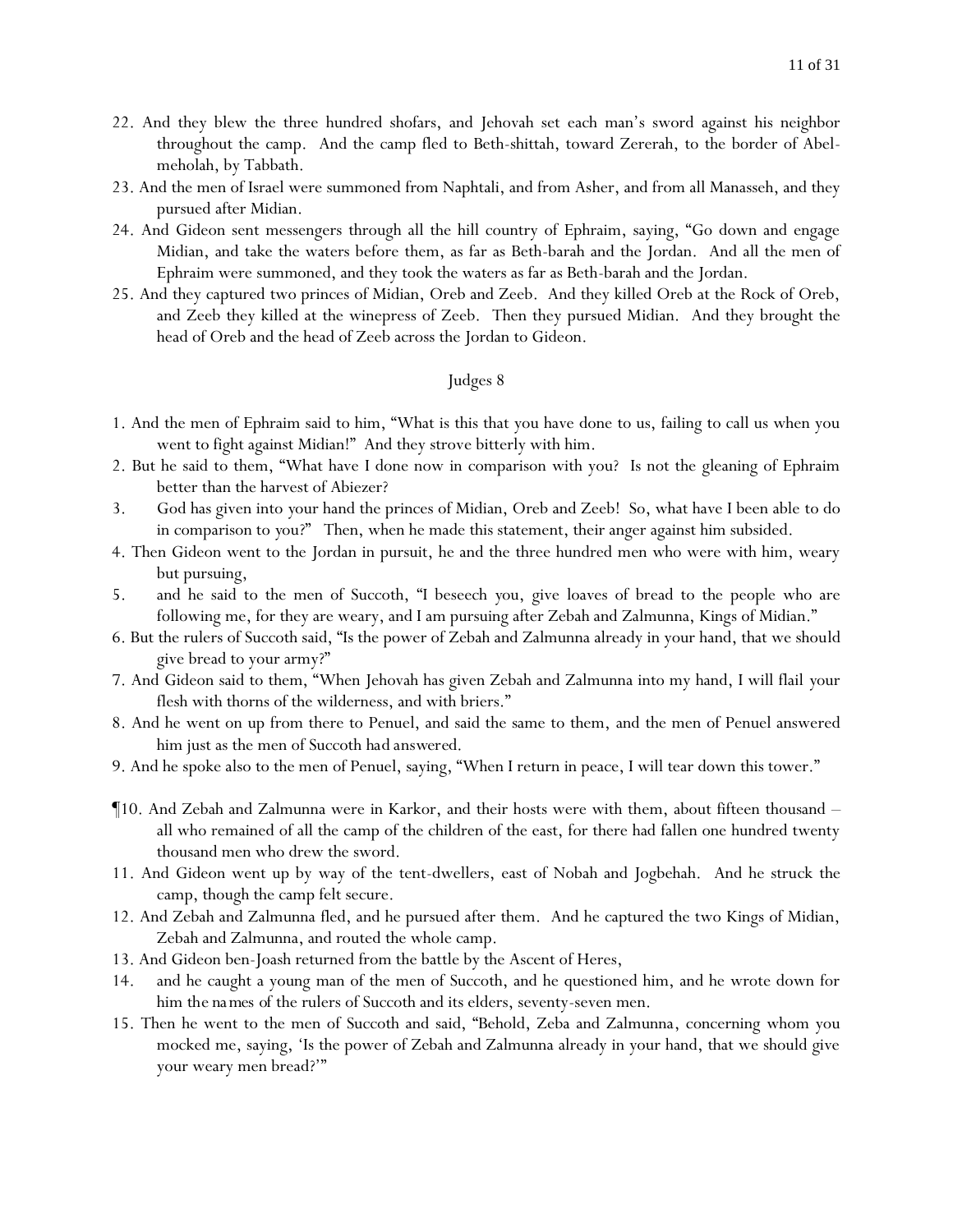- 16. And he took the elders of the city, and *he took* thorns of the wilderness, and briers, and with them, he taught the men of Succoth.
- 17. And he tore down the tower of Penuel and killed the men of the city.
- 18. And he said to Zeba and Zalmunna, "What kind of men were they that you killed at Tabor?" And they said, "As you are, so were they. Each of them resembled sons of a king."
- 19. And he said, "They were my brothers, sons of my mother. As Jehovah lives, if *y*ou had let them live, I would not kill *y*ou."
- 20. And he said to Jether, his firstborn, "Get up and kill them." But the young man did not draw his sword because he was afraid, for he was still a youth.
- 21. And Zeba and Zalmunna said, "You get up and fall upon us, for as a man is, so is his strength." Then Gideon arose and killed Zeba and Zalmunna. And he took the crescent-shaped ornaments that were on the necks of their camels.
- 22. And the men of Israel said to Gideon, "Rule over us, you and your son, and your son's son, because you have delivered us out of the hand of Midian."
- 23. And Gideon said to them, "I will not rule over *y*ou, and my son will not rule over *y*ou. Jehovah will rule over *y*ou."
- 24. But Gideon said to them, "Let me ask for something from *y*ou. Let each of *y*ou give me a ring from his spoil." (They had rings of gold because they were Ishmaelites.)
- 25. And they said, "We will gladly give them!" And they spread out a cloak, and each man threw a ring from his spoil onto it.
- 26. And the weight of the rings of gold for which he asked was 1,700 *shekels of* gold, besides the ornaments, and pendants, and purple garments that were on the Kings of Midian, and besides the bands that were on the necks of their camels.
- 27. And Gideon made an ephod out of it, and set it up in his city, in Ophrah, and all Israel committed whoredom with it there, and it became a snare for Gideon and for his house.
- 28. So, Midian was subdued before the sons of Israel, and they did not lift their head again. And the land was quiet forty years in the days of Gideon.
- ¶29. And Jerubbaal ben-Joash went and dwelt in his own house.
- 30. And Gideon had seventy sons who came out of his loins, for he had many wives.
- 31. And his concubine who was in Shechem also bore him a son, and he called his name Abimelech.
- 32. And Gideon ben-Joash died in a good old age and was buried in the tomb of Joash his father, in Ophrah of the Abiezrites.
- ¶33. And it came to pass when Gideon died that the children of Israel turned and went whoring after the Baals, and made Baal-berith<sup>4</sup> their God,
- 34. and the children of Israel did not remember Jehovah, their God, who had delivered them from all their enemies round about.
- 35. Nor did they deal faithfully with the house of Jerubbaal (Gideon) for all the good that he had done in Israel.

¶1. And Abimelech ben-Jerubbaal went to Shechem, to his mother's kinsmen, and spoke to them and to the whole clan of the house of his mother's father, saying,

<sup>4</sup> That is, "Baal of the Covenant".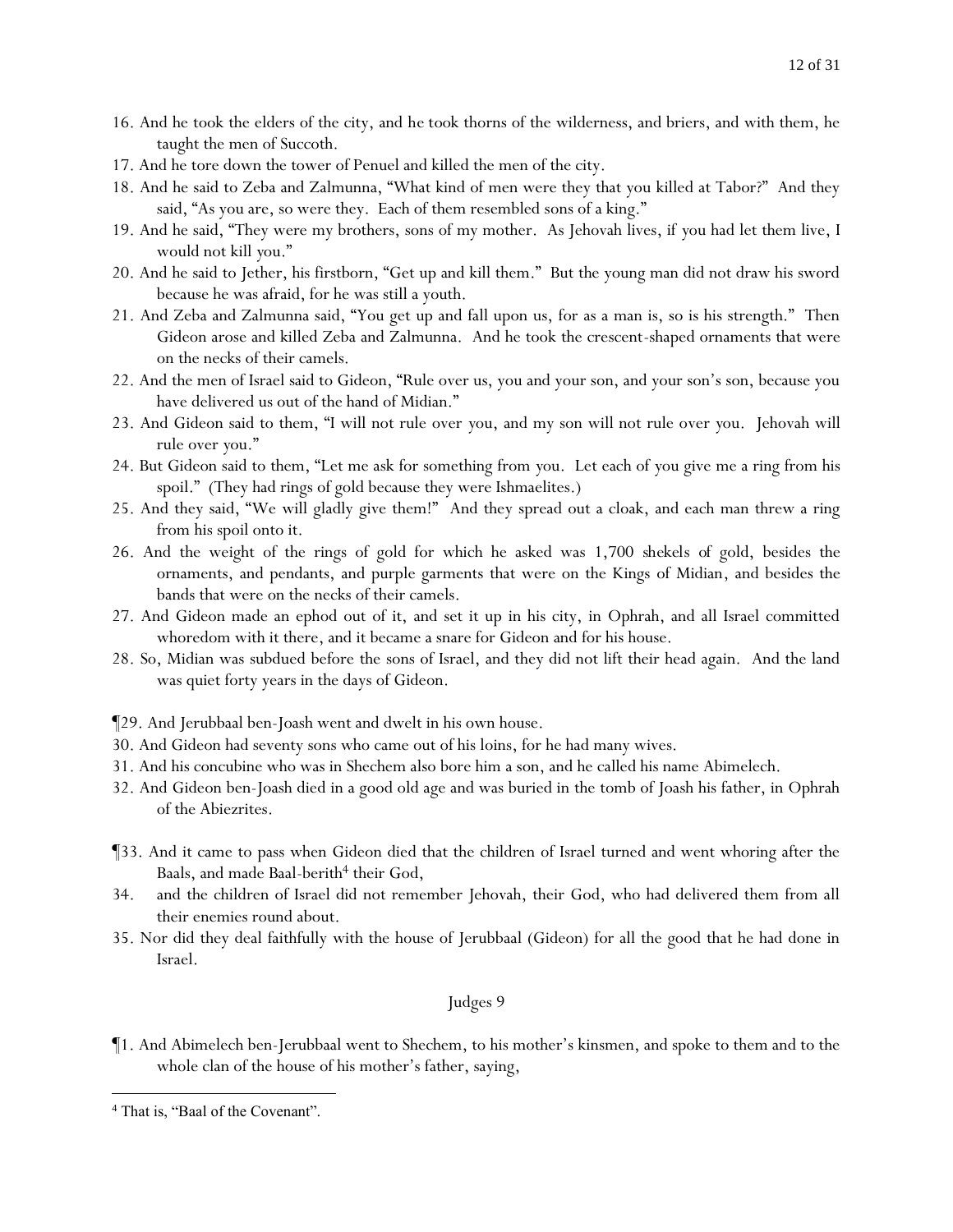- 2. "Speak, I pray *y*ou, in the ears of all the leaders of Shechem, 'What will be better for *y*ou, that seventy men should rule over *y*ou, all the sons of Jerubbaal, or that one man should reign over *y*ou? And remember that I am *y*our bone and *y*our flesh.'"
- 3. And his mother's kinsmen spoke all these words on his behalf in the ears of all the leaders of Shechem, and their hearts were inclined to follow Abimelech because, they said, "He is our kinsman."
- 4. And they gave him seventy pieces of silver out of the house of Baal-berith, with which Abimelech hired worthless and unscrupulous men, and they followed him.
- 5. And he went to his father's house at Ophrah and killed his brothers, the sons of Jerubbaal, seventy men, upon a single rock. But Jotham, youngest son of Jerubbaal, survived, for he hid himself.
- ¶6. Then all the leaders of Shechem, and all Beth-millo, assembled, and they went and made Abimelech king beside the oak of the pillar that was in Shechem.
- 7. And when they told Jotham, he went and stood on top of Mount Gerizim, and he lifted up his voice and cried out, and said to them, "Listen to me, *y*ou leaders of Shechem, for God has been listening to *y*ou!
- 8. The trees set out to anoint a king for themselves, and they said to the olive tree, 'Reign over us!'
- 9. But the olive tree said to them, 'Should I cease from my fatness, in which God and men glory, and go sway over the trees?'
- 10. So the trees said to the fig-tree, 'You come reign over us!'
- 11. But the fig-tree said to them, 'Should I leave my sweetness and my wonderful fruit, and go sway over the trees?'
- 12. So the trees said to the vine, 'You come reign over us!'
- 13. But the vine said to them, 'Should I leave my new wine, which cheers God and men, and go sway over the trees?'
- 14. So the trees said to the bramble, 'You come reign over us!'
- 15. And the bramble said to the trees, 'If you really are anointing me to be king over *y*ou, then come, take refuge in my shade. But if not, let fire come out from the bramble and devour the cedars of Lebanon!'
- 16. So then, if *y*ou acted truly and blamelessly when *y*ou made Abimelech king, and if *y*ou have dealt well with Jerubbaal and with his house, and if *y*ou have done to him as his deeds deserve –
- 17. for my father fought for *y*ou, and risked his life, and delivered *y*ou out of the hand of Midian,
- 18. but *y*ou have risen up this day against the house of my father and have killed his sons seventy men on one stone! – and have made Abimelech, the son of his slave woman, king of the leaders of Shechem because he is *y*our kinsman –
- 19. if, then, *y*ou have dealt truly and blamelessly this day with Jerubbaal and with his house, then rejoice in Abimelech, and let him also rejoice in *y*ou!
- 20. But if not, then let a fire come out of Abimelech and devour the leaders of Shechem and Beth-millo! And let a fire come out from the leaders of Shechem and Beth-millo and devour Abimelech!"
- 21. Then Jotham escaped and fled, and he went to Beer and dwelt there, away from Abimelech his brother.

¶22. And Abimelech ruled over Israel three years.

- 23. Then God sent an evil spirit between Abimelech and the leaders of Shechem, and the leaders of Shechem began to deal treacherously with Abimelech,
- 24. so that the violence that befell the seventy sons of Jerubbaal, and their blood, might come upon their brother Abimelech who killed them, and upon the leaders of Shechem, who strengthened his hands to kill his brothers.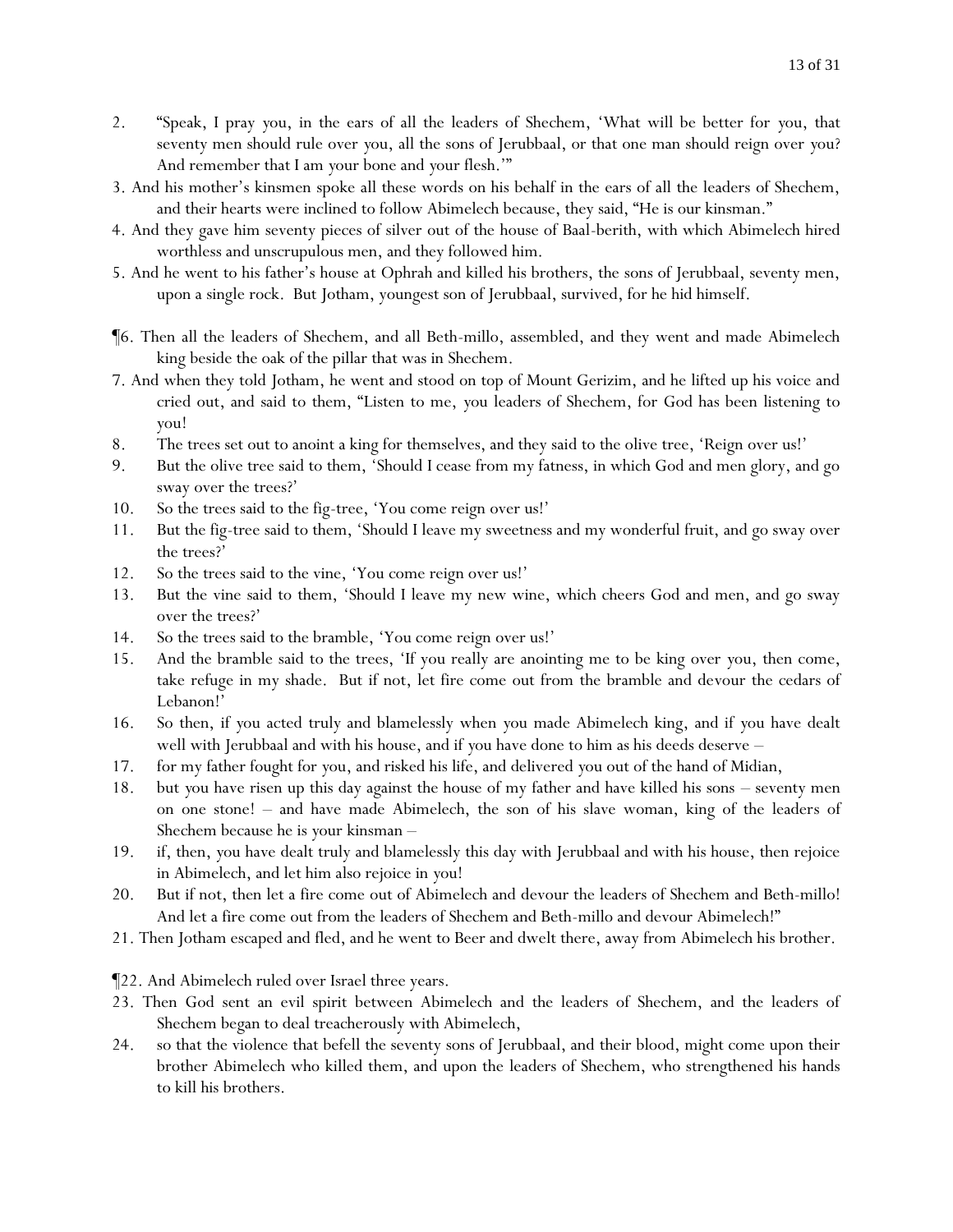- 25. And the leaders of Shechem set men in ambush against him on the tops of mountains, and they started robbing whoever passed by them on the road. And it was reported to Abimelech.
- ¶26. And Gaal ben-Ebed came, and his kinsmen, and they passed over into Shechem, and the leaders of Shechem put their trust in him.
- 27. And they went out into the field and harvested their vineyards, and trod them, and offered praises. And they went into the house of their gods and ate and drank, and they reviled Abimelech.
- 28. And Gaal ben-Ebed said, "Who is Abimelech! And who is Shechem, that we should serve him! Is he not the son of Jerubbaal, and Zebul his deputy? Serve men of Hamor, the father of Shechem! Why should we serve him?"
- 29. Would that this people were put under my hand! I would remove Abimelech! I would say to Abimelech, 'Increase your army, and come out!'"
- 30. And Zebul, ruler of the city, heard the words of Gaal ben-Ebed, and his anger was kindled,
- 31. and he secretly sent messengers to Abimelech, saying, "Behold, Gaal ben-Ebed and his kinsmen have come to Shechem, and they are turning the city against you.
- 32. Now, therefore, come up at night, you and the people who are with you, and lie in wait in the field.
- 33. And it shall be, in the morning, as soon as the sun comes up, you rise and attack the city, and behold, when he and the people with him come out against you, you may deal with him as you are able."
- ¶34. And Abimelech rose by night, and all the people with him, and they lay in wait against Shechem in four companies.
- 35. And Gaal ben-Ebed went out and stood at the entrance of the gate of the city, and Abimelech rose up, and the people that were with him, from the ambush.
- 36. And Gaal ben-Ebed saw the people, and he said to Zebul, "Behold! People are coming down from the mountaintops." And Zebul said to him, "The shadow on the mountains is looking like people to you."
- ¶37. And once again, Gaal ben-Ebed spoke, saying, "Behold, people are coming down from the height of the land, and one company is coming by way of the Diviners' Oak."
- 38. Then Zebul said to him, "Where is your mouth now, you who said, 'Who is Abimelech, that we should serve him?' Isn't this the company you made light of? Go out now, I pray you, and fight against him!"
- 39. And Gaal went out before the leaders of Shechem and fought against Abimelech.
- 40. And Abimelech pursued him, and he fled from his face. And many of the wounded fell, to the entrance of the gate.
- 41. And Abimelech dwelt at Arumah. And Zebul ordered Gaal and his kinsmen out from dwelling in Shechem.
- 42. And it was to be the next day that the people were to go out into the open, and some reported it to Abimelech.
- 43. So, he took the people and divided them into three companies, and he lay wait in the field. And he looked, and behold, the people began to come out from the city, and he rose up against them and struck them down.
- 44. Now, Abimelech and the companies that were with him had rushed forward and positioned themselves at the entrance of the gate of the city, and then, two of the companies attacked and killed all those in the field.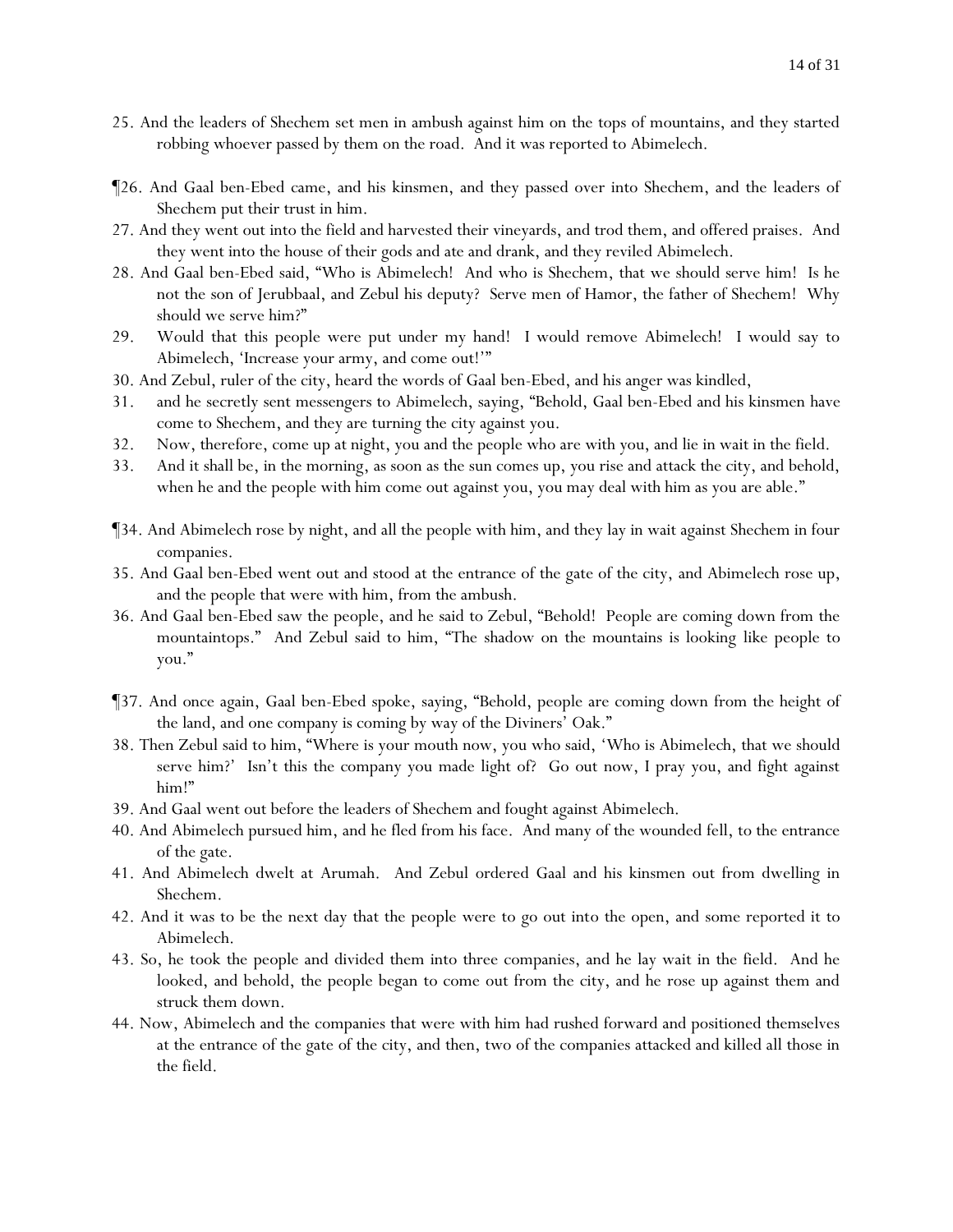- 45. And Abimelech fought against the city all that day, and he took the city and slew the people who were in it. And then, he razed the city and sowed it with salt.
- ¶46. And when all the lords of the Tower of Shechem heard of it, they entered into a hewn-out chamber of the temple of El-berith.
- 47. And it was reported to Abimelech that all the lords of the Tower of Shechem were gathered together.
- 48. So Abimelech went up to Mount Zalmon, he and all the people with him, and Abimelech took axes in his hand, and he cut a bough of the trees, and picked it up, and laid it on his shoulder, and said to the people who were with him, "What *y*ou have seen me do, hurry and do likewise."
- 49. And all the people, each man, also cut a bough, and followed after Abimelech, and they laid it over the chamber, and set fire to the stronghold upon them so that all the men of the Tower of Shechem died, about a thousand men and women.
- ¶50. Then Abimelech went to Thebez, and encamped against Thebez, and took it.
- 51. But a strong tower was in the midst of the city, and all the men and women fled there with all the leaders of the city, and they shut *the doors* behind them. And they went up on the roof of the tower.
- 52. And Abimelech came to the tower and fought against it, and he drew near the entrance of the tower to burn it with fire.
- 53. But a certain woman threw an upper millstone on Abimelech's head, and it crushed his skull.
- 54. And immediately, he called the young man who bore his armor and said to him, "Draw your sword and kill me, lest it be said of me 'A woman killed him'!" So the young man ran him through, and he died.
- 55. And when the men of Israel saw that Abimelech was dead, they went, each one, to his own place.
- 56. So, God repaid Abimelech for the evil which he had done to his father, in murdering his seventy brothers.
- 57. Also, all the evil of the men of Shechem did God cause to return upon their heads, so that upon them came the curse of Jotham ben-Jerubbaal.

- ¶1. And after Abimelech, a man of Issachar arose to deliver Israel, Tola ben-Puah the son of Dodo, and he dwelt in Shamir, in the hill country of Ephraim.
- 2. And he judged Israel twenty-three years, and he died and was buried at Shamir.
- ¶3. And after him arose Jair the Gileadite, and he judged Israel twenty-two years.
- 4. And he had thirty sons who rode on thirty mules, and they had thirty villages which are in the territory of Gilead. They are called Havvoth-Jair<sup>5</sup> to this day.
- 5. And Jair died and was buried in Kamon.
- ¶6. Then again, the children of Israel did what was evil in the sight of Jehovah, and they served the Baals and the Ashtarahs, and gods of Syria, and gods of Sidon, and gods of Moab, and gods of Ammon, and gods of Philistia. And they forsook Jehovah and would not serve Him.
- 7. And Jehovah's anger was kindled against Israel, and He sold them into the hand of the Philistines and into the hand of the children of Ammon,

<sup>5</sup> That is, "Villages of Jair"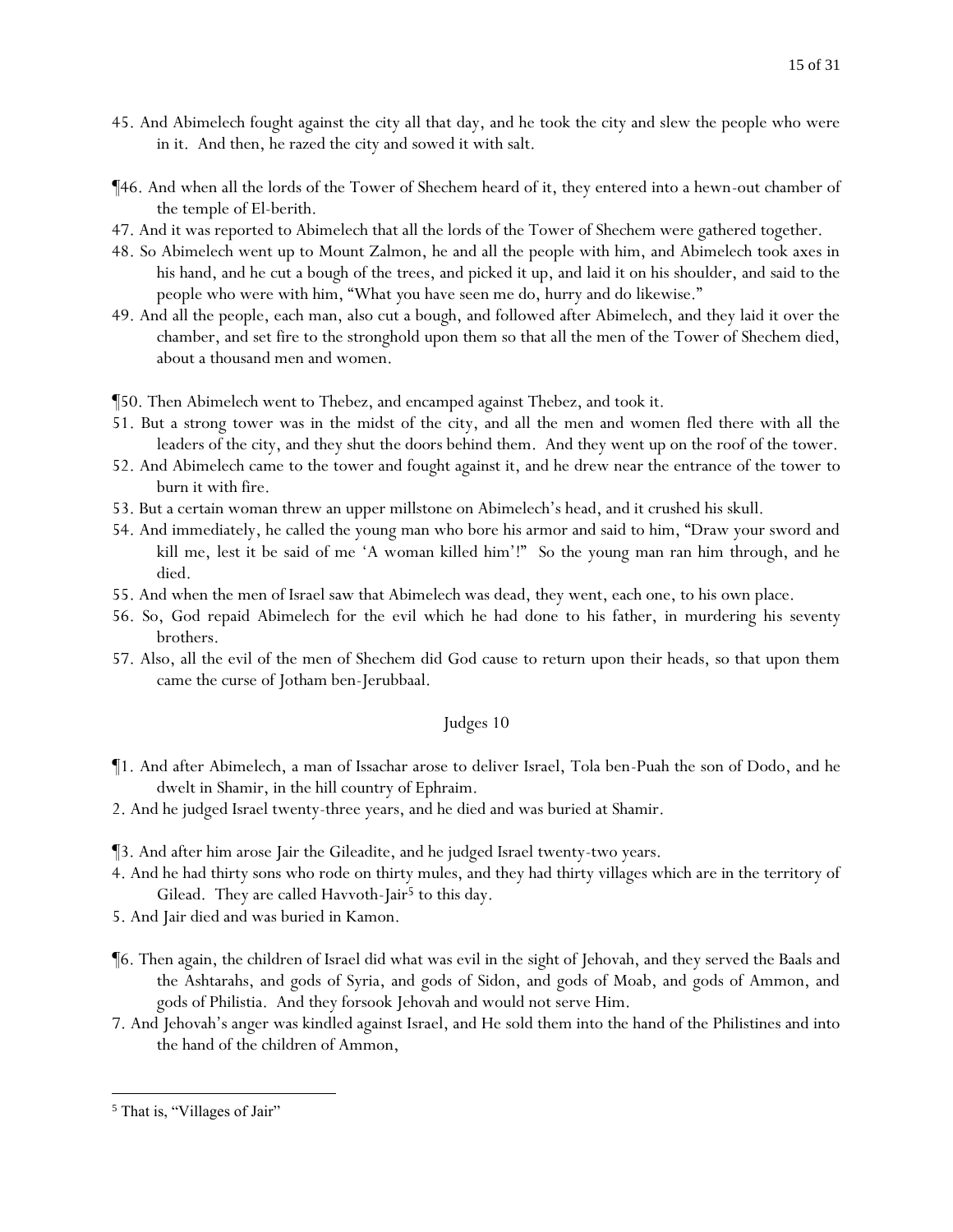- 8. and beginning that year, they crushed and oppressed the children of Israel eighteen years, along with all the children of Israel who were beyond the Jordan, in the land of the Amorites, which is Gilead.
- 9. And the children of Ammon crossed the Jordan to fight against Judah also, and against Benjamin, and against the house of Ephraim, and Israel was greatly distressed.
- 10. And the children of Israel cried out to Jehovah, saying, "We have sinned against you, in that we have forsaken our God and served the Baals!"
- 11. And Jehovah said to the children of Israel, "Did *I* not *deliver you* from Egypt, and from the Amorites, and from the children of Ammon, and from the Philistines?
- 12. And when the Sidonians, and Amalek, and Maon oppressed *y*ou, and *y*ou cried out to me, I delivered *y*ou out of their hand.
- 13. Yet *y*ou have forsaken me and served other gods. Therefore, I will not deliver *y*ou again!
- 14. Go and cry out to the gods *y*ou have chosen! Let them save *y*ou in the time of *y*our distress."
- 15. And the children of Israel said to Jehovah, "We have sinned! Do to us whatever seems good to you. Only deliver us, we beseech you, this day!"
- 16. And they put away the foreign gods from their midst, and served Jehovah. And His soul could no longer bear Israel's misery.
- ¶17. And the children of Ammon were mustered, and they camped in Gilead, and the children of Israel came together and camped in Mizpah.
- 18. And the people, the princes of Gilead, each said to his neighbor, "Who is the man who will begin to fight against the children of Ammon? He will be the head of all the inhabitants of Gilead."

- ¶1. Now, Jephthah the Gileadite was a mighty warrior, but he was the son of a harlot, and Gilead had fathered Jephthah.
- 2. And Gilead's wife bore him sons, and when the wife's sons were grown, they drove Jephthah away and said to him, "You have no inheritance in the house of our father, for you are the son of another woman."
- 3. So, Jephthah fled from the face of his brothers, and he dwelt in the land of Tob. And worthless men gathered themselves to Jephthah, and they went out with him.

¶4. But it happened after those days that the sons of Ammon fought against Israel,

- 5. and it came to pass that when the sons of Ammon fought against Israel that the elders of Gilead went to bring Jephthah back from the land of Tob.
- 6. And they said to Jephthah, "Come and be our commander, that we may fight against the sons of Ammon."
- 7. But Jephthah said to the elders of Gilead, "Did *y*ou not hate me and drive me out of my father's house? So, why do *y*ou come to me now, when *y*ou are in trouble?"
- 8. And the elders of Gilead said to Jephthah, "This is why we have turned to you now, that you might go with us, and fight against the sons of Ammon, and be our head over all the inhabitants of Gilead."
- 9. And Jephthah said to the elders of Gilead, "If *y*ou bring me back to fight against the sons of Ammon, and Jehovah gives them over to me, I will be *y*our head."
- 10. And the elders of Gilead said to Jephthah, "Jehovah is witness between us. *Let us be da mned* if we do not do as you say."<sup>6</sup>

<sup>6</sup>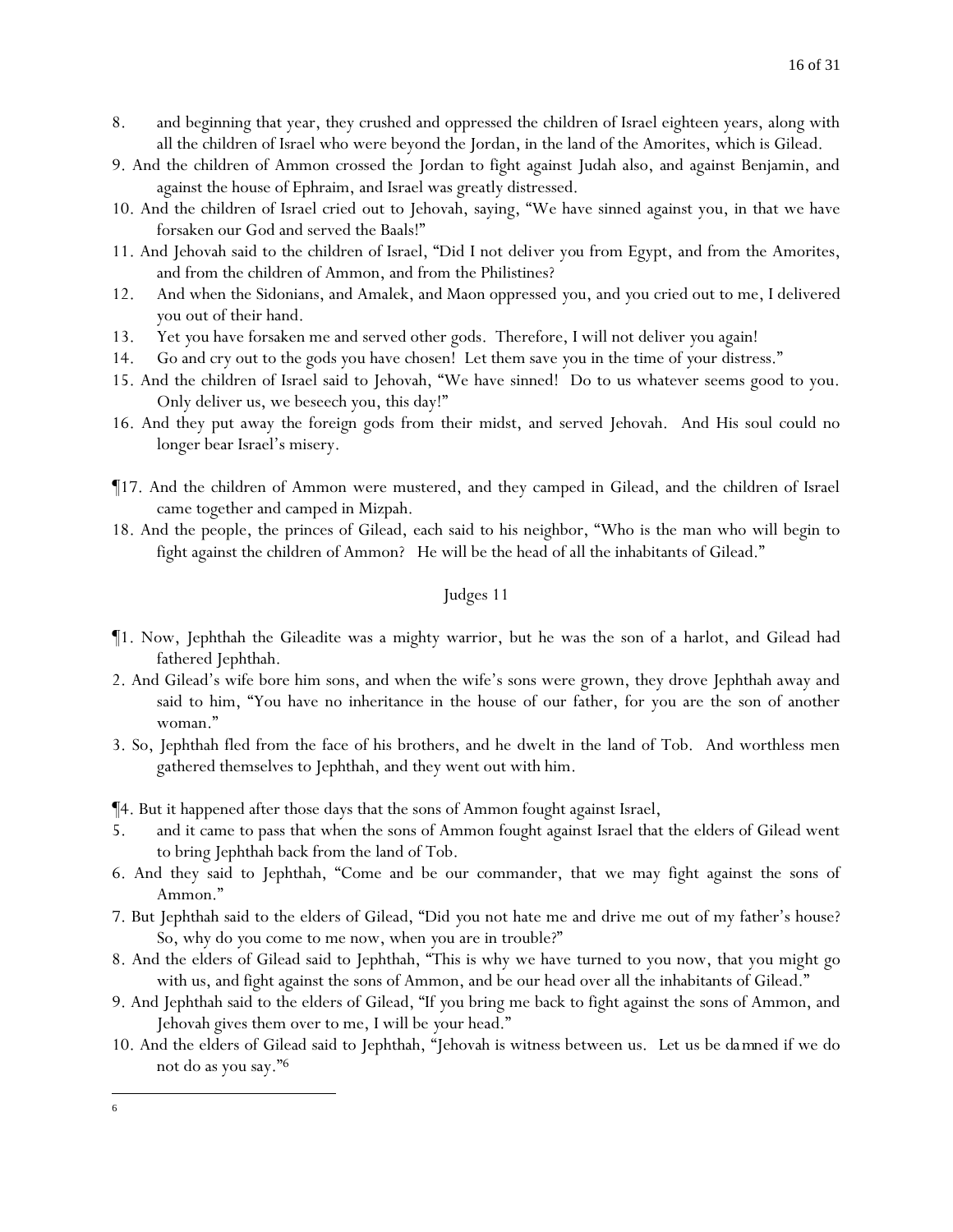- 11. And so, Jephthah went with the elders of Gilead, and the people made him head over them and commander, and Jephthah spoke all his words before Jehovah in Mizpah.
- ¶12. And Jephthah sent messengers to the king of the children of Ammon, saying, "What is there between me and you, that you have come to me to fight in my land?
- 13. And the king of the children of Ammon said to Jephthah's messengers, "*I am come* because Israel, when he came up from Egypt, took my land, from the Arnon to the Jabbok and to the Jordan. Therefore, return them now, peacefully!"
- 14. Then, once more, Jephthah sent messengers to the king of the children of Ammon,
- 15. and he said to him, "Thus says Jephthah: Israel did not take away the land of Moab or the land of the children of Ammon,
- 16. for when Israel came up from Egypt, they went by way of the desert to the Red Sea and then came to Kadesh.
- 17. And Israel sent messengers to the king of Edom, saying, 'Let me, I pray you, pass through your land.' But the king of Edom would not listen. Likewise, *Israel* sent to the king of Moab, but he would not consent. So, Israel remained in Kadesh.
- 18. Then, they walked through the desert and went around the land of Edom and the land of Moab, and they came in on the east side of the land of Moab and camped on the other side of Arnon, and they did not come within the border of Moab [for Arnon is the border of Moab].
- 19. And Israel sent messengers to Sihon, King of the Amorites, King of Heshbon, and Israel said to him, 'Let us pass through your land, we pray you, to my place.'
- 20. But Sihon did not trust Israel to cross his border; so, Sihon gathered all his people and camped a Jahaz, and he fought against Israel.
- 21. And Jehovah, the God of Israel, gave Sihon and all his people into the hand of Israel, and they struck them down. So, Israel took possession of all the land of the Amorites who dwelt in that land.
- 22. And they took possession of all the territory belonging to the Amorites, from the Arnon to the Jabbok, and from the wilderness to the Jordan.
- 23. So then, Jehovah, the God of Israel, dispossessed the Amorites from before His people Israel, and you would dispossess him.
- 24. Why not possess what Chemosh your god gives you to possess? And all whom Jehovah our God dispossesses before us, we will take possession of.
- 25. So now, are you any better than Balak ben-Zippor, the King of Moab? Did he ever contend against Israel or ever go to war against them?
- 26. All the while Israel lived in Heshbon and its villages, and in Aroer and its villages, and in all the cites that are along the Arnon – three hundred years! – how is it that you did not try to recover them during that time?
- 27. So, I have not sinned against you, but you are doing me wrong in making war against me. Jehovah, the Judge, be judge this day between the children of Israel and the children of Ammon!"
- 28. But the king of the children of Ammon would not hear the words of Jephthah that he sent to him.
- ¶29. Then the Spirit of the LORD came upon Jephthah, and he passed through Gilead and Manasseh, and he passed through Mizpah of Gilead, and from Mizpah of Gilead, he passed over to the children of Ammon.
- 30. And Jephthah made a vow to Jehovah and said, "If you completely give the sons of Ammon into my hand,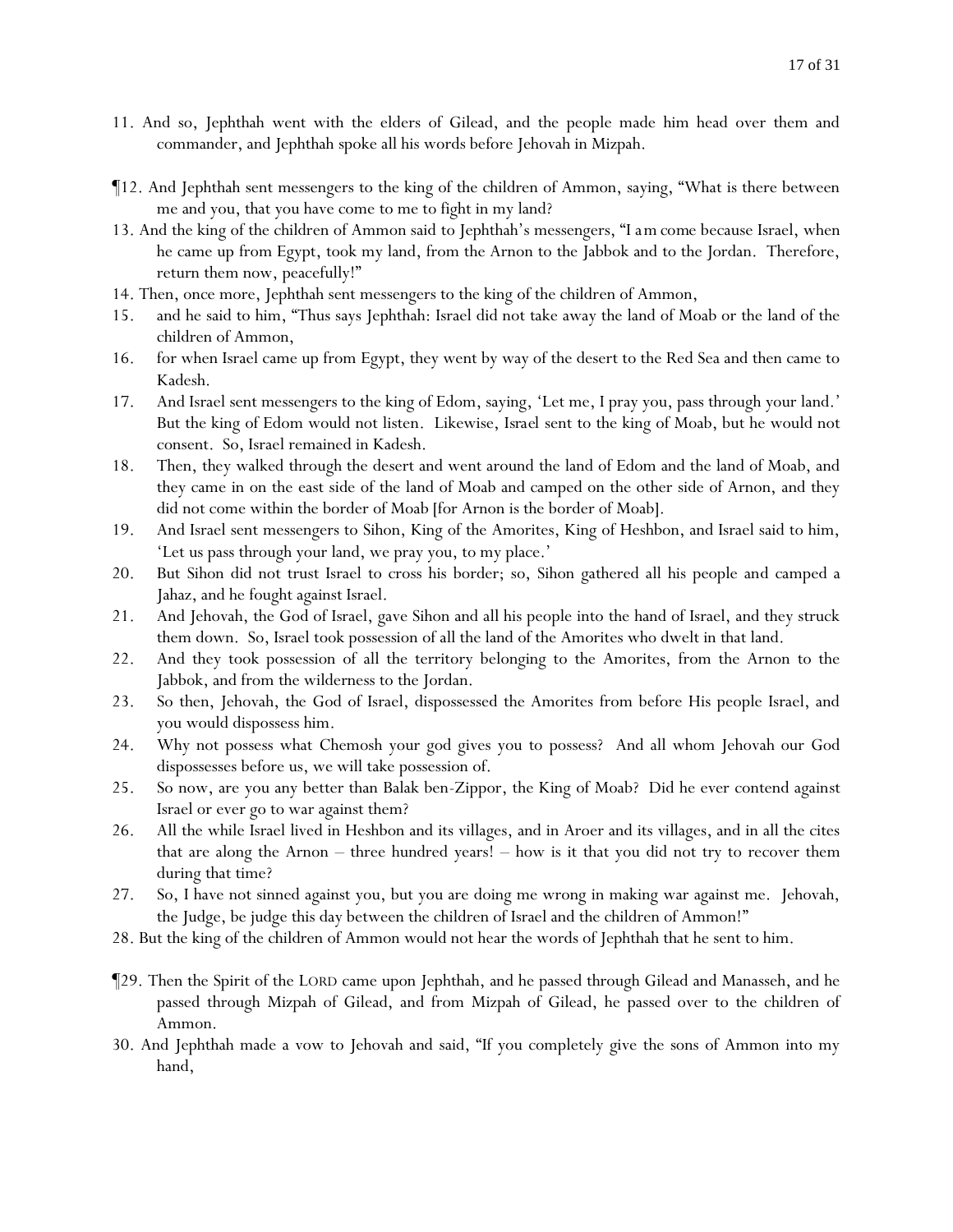- 31. then whatever comes out the door of my house to meet me when I return in peace from the children of Ammon shall be Jehovah's, and I will offer it as a burnt offering."
- ¶32. Then Jephthah passed over to the sons of Ammon to fight against them, and Jehovah gave them into his hand,
- 33. and he struck them down from Aroer until you come to Minnith, twenty towns, even to Abelkeramim, a very great slaughter, and the children of Ammon were subdued before the children of Israel.
- ¶34. Then Jephthah came to Mizpah, to his house, and behold, his daughter came out to meet him with timbrels and dancing, and she was his only child; he had no other, neither son nor daughter.
- 35. And it came to pass when he saw her that he tore his clothes and said, "Alas, my daughter! You have brought me very low, and you have brought calamity upon me! I have opened my mouth before Jehovah, and I cannot undo it."
- 36. But she said to him, "My father, you have opened your mouth to Jehovah. Do to me according to what came forth from your mouth, since Jehovah has wrought vengeance for you upon your enemies, upon the sons of Ammon."
- 37. And she said to her father, "Let this thing be done for me. Withhold *your hand* from me for two months, that I may go and and descend on the mountains and weep for my virginity, I and my friends."
- 38. And he said, "Go." And he sent her away for two months, and she went, she and her friends, and she wept on the mountains for her virginity.
- 39. And it came to pass at the end of two months that she returned to her father, and he did to her according to his oath which he had made, and she had not known a man. And it became a statute in Israel
- 40. that, from year to year, the daughters of Israel should go to lament the daughter of Jephthah the Gileadite for four days each year.

- ¶1. And the army of Ephraim was summoned, and it crossed over to Zaphon, and they said to Jephthah, "Why did you cross over to fight against the sons of Ammon without calling us to come with you? We will burn down your house with fire on top of you!"
- 2. And Jephthah said to them, "I was a man in a great dispute, I and my people, with the sons of Ammon, and I called for *y*ou, but *y*ou did not rescue me from their hand.
- 3. And when I saw that *y*ou would provide no deliverance, I took my life into my own hand and crossed over to the sons of Ammon, and Jehovah gave them into my hand. So, why have *y*ou come up to me this day to fight against me?"
- 4. Then Jephthah gathered all the men of Gilead and fought Ephraim, and the men of Gilead struck Ephraim down because they had said, "You Gileadites are fugitives from Ephraim and from Manasseh."
- 5. And Gilead took the fords of Jordan belonging to Ephraim. And it came to pass when the fugitives of Ephraim would say, "Let me go over," then the men of Gilead would say to him, "Are you an Ephraimite?" And he would say, "No."
- 6. And they would say to him, "If you will, say 'shibboleth'." But he would say, "sibboleth", not being able to say it rightly. Then they would seize him and slaughter him at the fords of Jordan. And there fell at that time 42,000 men from Ephraim.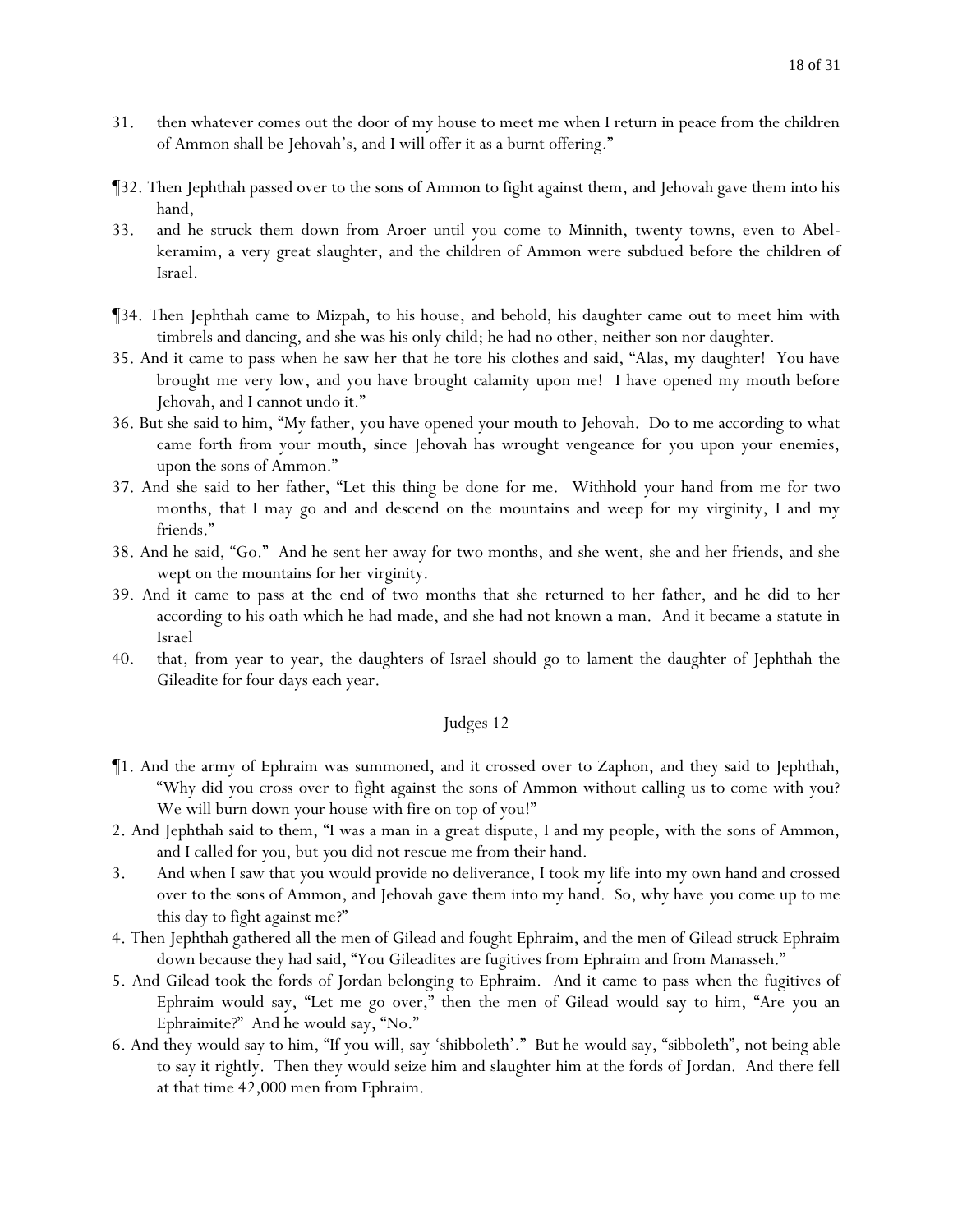- 7. And Jephthah judged Israel six years. And Jephthah the Gileadite died, and he was buried in *one of* the cities of Gilead.
- ¶8. And after him, Ibzan of Bethlehem judged Israel.
- 9. And he had thirty sons. And he sent thirty daughters abroad, and he brought in from abroad thirty daughters for his sons. And he judged Israel seven years.
- 10. And Ibzan died, and he was buried in Bethlehem.
- ¶11. And after him, Elon the Zebulunite judged Israel. And he judged Israel ten years.
- 12. And Elon the Zebulunite died, and he was buried in Aijalon in the territory of Zebulun.
- ¶13. And after him, Abdon ben-Hillel the Pirathonite judged Israel.
- 14. And he had forty sons and thirty grandsons who rode on seventy donkeys. And he judged Israel eight years.
- 15. And Abdon ben-Hillel the Pirathonite died, and he was buried in Pirathon in the territory of Ephraim, in the hill country of the Amalekites.

- ¶1. And the children of Israel began again to do what was evil in the eyes of Jehovah, and so, Jehovah gave them over into the hand of the Philistines forty years.
- ¶2. And there was a certain man from Zorah, from the family of the Danites, and his name was Manoah, and his wife was barren and could not bear *children*.
- 3. And an angel of the LORD appeared to the woman and said to her, "Behold now, you are barren and cannot bear, but you have conceived and will bear a son.
- 4. So, beware now, I beg you, and do not drink wine or strong drink, or eat any unclean thing,
- 5. for behold, you are with child, and you will bear a son, and no razor shall come upon his head, but the boy will be a nazirite to God from the womb, and he will begin to deliver Israel out of the hand of the Philistines.
- 6. And the woman went and told her husband, saying, "A man of God came to me, and his appearance was like the appearance of an angel of God, very fearsome, but I did not ask him where he was from, and he did not tell me his name.
- 7. And he said to me, 'Behold, you have conceived and will bear a son. So, for the time being, do not drink wine or strong drink, nor eat anything unclean, because the young man will be a nazirite to God from the womb to the day of his death."
- ¶8. And Manoah made entreaty to Jehovah, and he said, "Please, my Lord, let the man of God you sent come again to us, I pray, and show us how we are to deal with the child that will be born."
- 9. And God heard the voice of Manoah, and the angel of God came again to the woman as she sat in the field, but Manoah her husband was not with her.
- 10. And the woman made haste and ran, and she told her husband, and said to him, "Behold, he has appeared to me, the man who came to me that day!"
- 11. And Manoah rose up and followed his wife and came to the man, and he said to him, "Are you the man who spoke to the woman?" And he said, "I am."
- 12. And Manoah said, "May your words now come to pass. What will the boy's rule and work be?"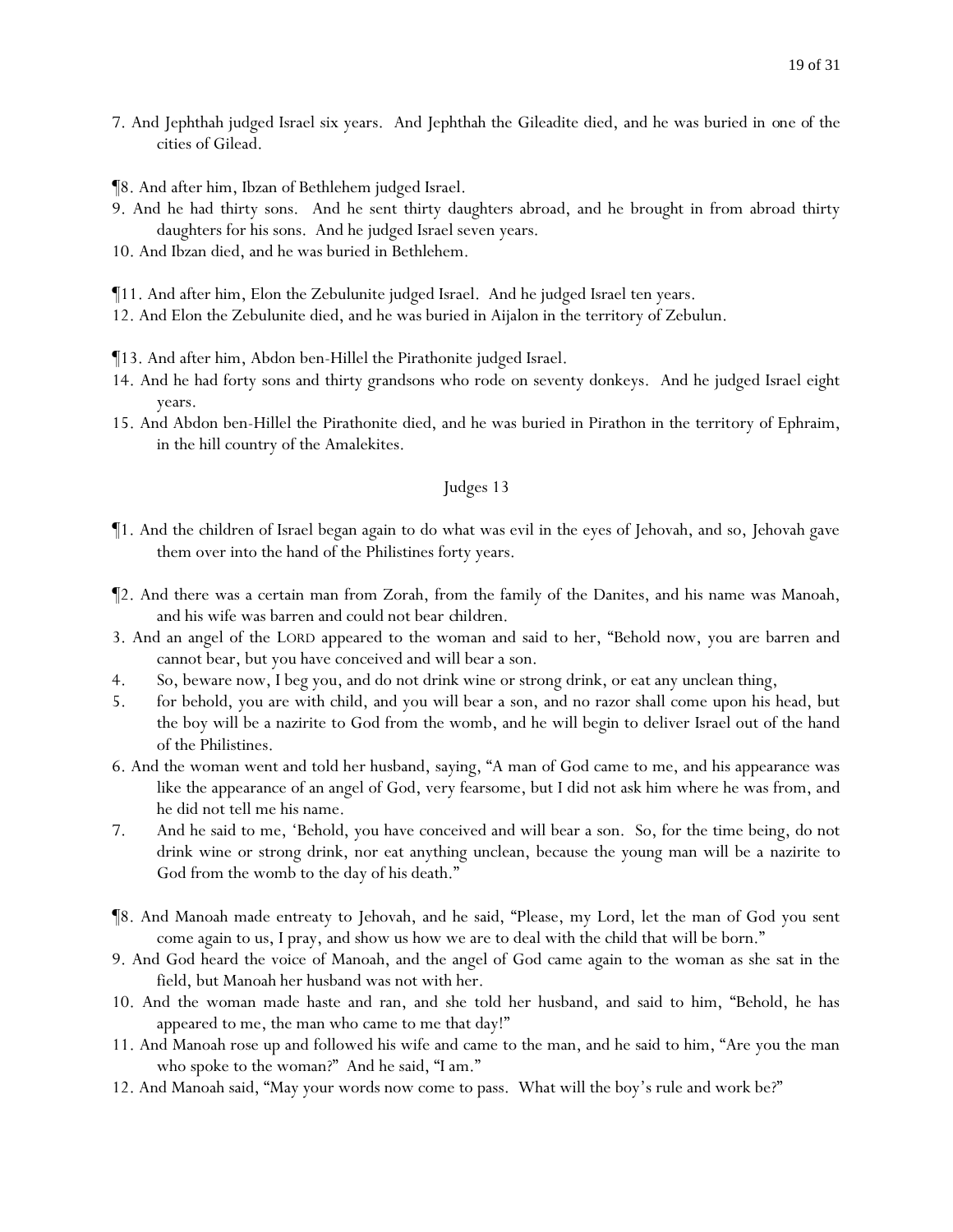- 13. And the angel of the LORD said to Manoah, "Let the woman observe all that I said to her.
- 14. She may not eat anything that comes from the vineyard, nor shall she drink either wine or strong drink, nor shall she eat anything unclean. Let her observe all that I have commanded her."
- 15. And Manoah said to the angel of the LORD, "Let us detain you, I pray, while we prepare a kid of the goats for you."
- 16. And the angel of the LORD said to Manoah, "If you detain me, I will not eat of your food. But if you prepare a burnt offering, you should offer it to Jehovah." (For Manoah did not know that he was the angel of the LORD.)
- 17. And Manoah said to the angel of the LORD, "What is your name, so that when your sayings come to pass, we may do you honor?"
- 18. And the angel of the LORD said to him, "Why do you ask for my name, seeing it is secret?"
- 19. Then Manoah took a kid of the goats, and the grain offering, and made an offering on the rock to Jehovah. And he began to act wondrously as Manoah and his wife looked on.
- 20. And it came to pass that as the flame from the altar went up toward heaven, the angel of the LORD went up in the flame of the altar. And when Manoah and his wife saw it, they fell on their faces to the earth.
- 21. (And the angel of Jehovah did not again appear to Manoah or to his wife.) Then Manoah knew that he was the angel of the LORD.
- 22. And Manoah said to his wife, "We are doomed to die because we have seen God!"
- 23. And his wife said to him, "*If* it pleased Jehovah to kill us, He would not have accepted a burnt offering and grain offering from our hand, and He would not have shown us all these things, and He would not now have made us hear such a thing."
- 24. And the woman gave birth to a son, and she called his name Samson. And the boy grew, and Jehovah blessed him.
- 25. And the Spirit of the LORD began to move on him in Mahaneh-Dan, between Zorah and Eshtaol.

- ¶1. And Samson went down to Timnah, and he saw a woman in Timnah among the daughters of the Philistines.
- 2. Then he went up and told his father and his mother, and said, "I have seen a woman from among the daughters of the Philistines in Timnah; so, get her for me to wife, now!"
- 3. But his father and his mother said to him, "Is there not one among the daughters of your kinsmen or a woman among all my people, that you would go to take a wife from the uncircumcised Philistines?" But Samson said to his father, "Get her for me! For she pleases me."
- 4. Now, his father and his mother did not know that she was of the LORD, for He was setting up a situation with the Philistines, for at that time, the Philistines ruled over Israel.
- ¶5. And Samson went down with his father and his mother to Timnah. And he came to the vineyards of Timnah, and behold, a young lion came at him, roaring.
- 6. And the Spirit of the LORD came mightily upon him, and he tore him apart as if tearing a young goat, and there was nothing in his hand. And he did not tell his father or his mother what he had done.
- 7. So he went on down and spoke to the woman, and she pleased Samson.
- 8. And after some days, he returned to take her, but he turned aside to see the carcass of the lion. And behold, a swarm of bees was within the lion's dead body, and honey.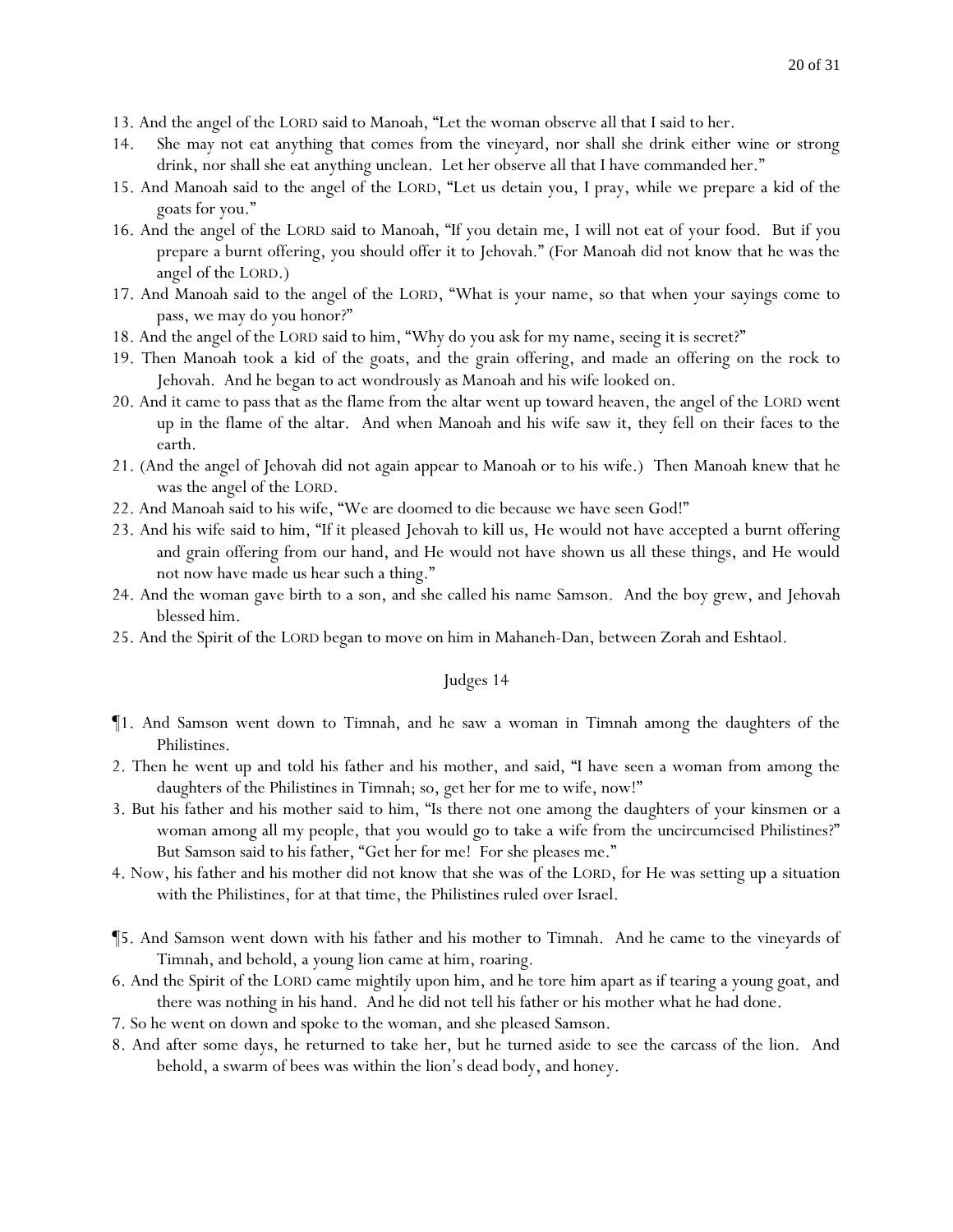- 9. And he scraped out some into his hands, and then went on, eating as he went. And he came to his father and his mother and gave some to them, and they ate it. But he did not tell them he scraped the honey out of the lion's carcass.
- 10. And his father went down to the woman, and Samson made a feast there, for the young men used to do that.
- 11. And it came to pass that when they saw him, they brought thirty attendants so that they might be with him.
- 12. And Samson said to them, "Let me, now, put a riddle to *y*ou. If *y*ou can fully declare it to me within the seven days of the feast, and have figured it out, then I will give *y*ou thirty linen coats and thirty changes of raiment.
- 13. But if *y*ou are not able to declare it to me, then *y*ou must give me thirty linen coats and thirty changes of raiment." And they said to him, "Put forth your riddle, that we may hear it!"
- 14. And he said to them, "Out of the eater came forth food, and out of the powerful came forth sweetness." And for three days, they were not able to declare the riddle.
- 15. And it came to pass before the seventh day that they said to Samson's wife, "Entice your husband to explain the riddle for us, lest we burn you and your father's house with fire. *Y*ou invited us in order to plunder us, didn't you? Didn't *you!*"
- 16. So, Samson's wife wept upon him, saying, "You just hate me instead of loving me! You put forth a riddle to the children of my people, but to me, you did not explain it." And he said to her, "Behold, I haven't *even* explained it to my father or my mother. But I am going to explain it to you."
- 17. And she kept weeping upon him the seven days during which the feast continued. And it came to pass on the seventh day that he explained it to her because she pressed him, and she then explained the riddle to the sons of her people.
- 18. And the men of the city told him on the seventh day before the sun went down, "What is sweeter than honey? And what is stronger than a lion?" And he said to them, "Had *y*ou not plowed with my heifer, *y*ou would not have found out my riddle."
- 19. Then the Spirit of the LORD came upon him mightily, and he went down to Ashkelon, and he killed thirty of them, and took their spoil, and gave the garments to the men who explained the riddle, but his anger was burning. And he went up to his father's house.
- ¶20. But Samson's wife became *the wife* of his companion, who had been his friend.

- ¶1. And it came to pass after some days, during the days of wheat harvest, that Samson went to visit his wife with a kid of the goats, for he said, "I will go in to my wife, in her chamber." But her father would not allow him to go in.
- 2. And her father said, "I really thought that you utterly hated her, and so, I gave her to your companion. Isn't her younger sister prettier than she is? Please, take this one instead of her."
- 3. And Samson said to them, "I will be blameless this time regarding the Philistines when I do them damage."
- 4. And Samson went and caught three hundred foxes, and he took torches, and turned *the foxes* tail to tail, and put a torch between the two tails.
- 5. Then he set the torches on fire and released *the foxes* into the Philistines' fields of standing grain, and he burned up both the stacked and the standing grain, as well as the olive orchards.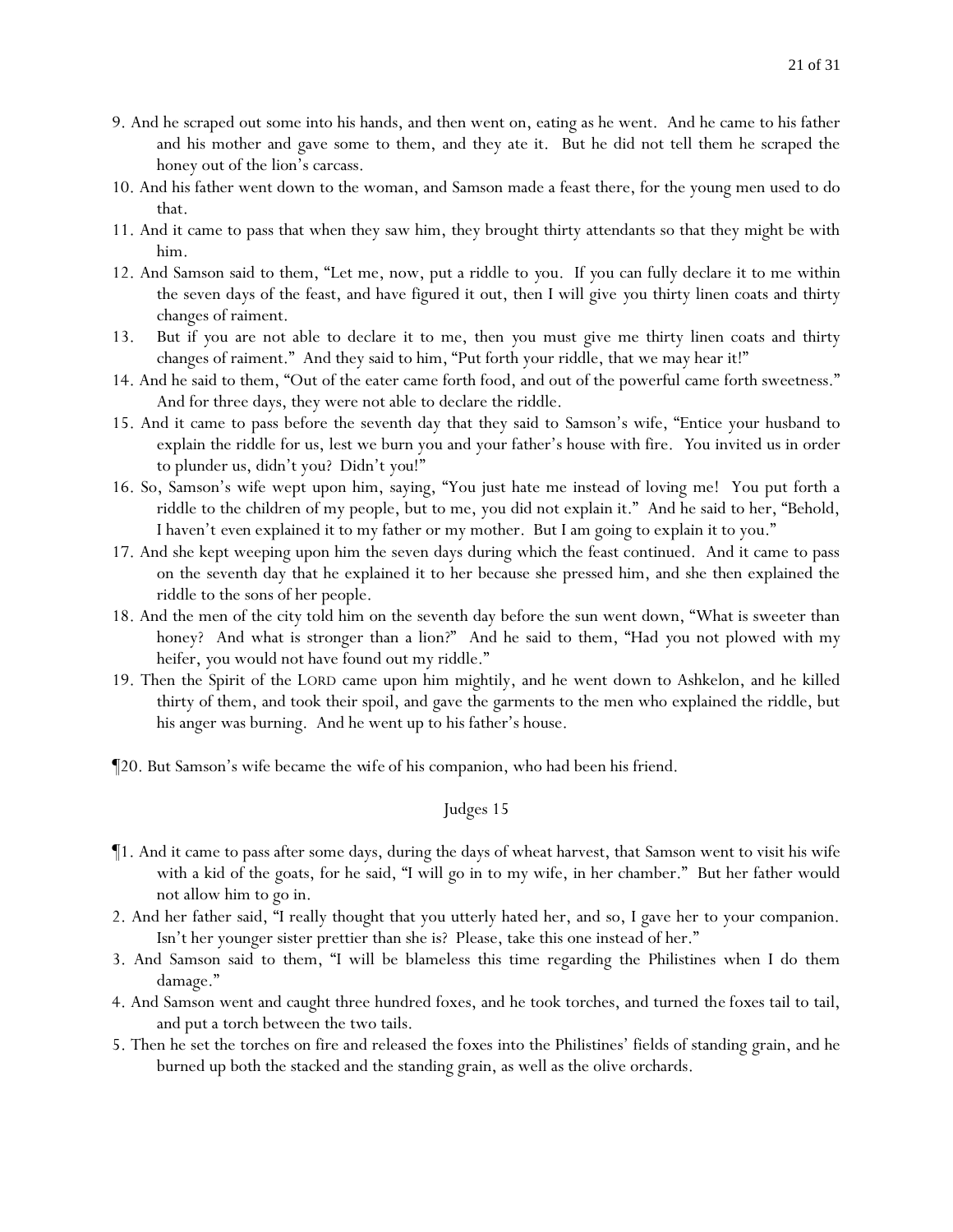- 6. And the Philistines said, "Who did this?" And they said, "Samson, the Timnite's son-in-law, because he took his wife and gave her to his companion." And the Philistines went up and burned her and her father with fire.
- 7. Then Samson said to them, "Since *y*ou have done such a thing, I will surely avenge myself of *y*ou, and afterwards, I will stop."
- 8. And he struck them down, hip and thigh, with a great slaughter, and then went down and sat in a cleft of the cliff of Etam.
- 9. And the Philistines went up and camped in Judah, and they made raids in Lehi.
- 10. And the men of Judah said, "Why have *y*ou come up against us?" And they said, "To bind Samson. We have come up to do to him as he did to us."
- 11. And three thousand men of Judah went down to the cleft of the cliff of Etam and said to Samson, "Do you not know that the Philistines are rulers over us? Now, what is this you have done to us?" And he said to them, "As they did to me, so have I done to them."
- 12. And they said to him, "We have come down to tie you up and hand you over to the Philistines." And Samson said to them, "Swear to me that *y*ou, *y*ourselves, will not harm me."
- 13. And they answered him, saying, "No. But we will tie you up tight and give you into their hand, but we ourselves will not kill you." And they bound him with two new cords and brought him up from the cliff.
- 14. And when he came to Lehi, the Philistines shouted when they met him, but the Spirit of the LORD came upon him mightily, and the cords that were on his arms became like strands of flax that is burned in the fire, and his bonds melted off his hands.
- 15. And he found a fresh jawbone of an ass, and he reached out his hand and took it, and killed a thousand men with it.
- 16. And Samson said, "With the jawbone of an ass, a heap two heaps! With the jawbone of an ass have I slain a thousand men!"
- 17. And it came to pass when he had ceased speaking that he threw the jawbone from his hand, and called that place Ramath-Lehi.
- 18. Then he grew very thirsty, and he called on Jehovah, and said, "You gave this great salvation by the hand of your servant, and now, I am dying of thirst and I will fall into the hand of the uncircumcised!"
- 19. And God split open a hollow place that is in Lehi, and water came out of it. And he drank, and his spirit revived, and he lived. Therefore, he called its name,  $En$ -Hakkore.<sup>7</sup> It is in Lehi to this day.
- 20. And he judged Israel in the days of the Philistines twenty years.

- ¶1. Then Samson went to Gaza, and he saw there a woman prostitute and went in to her.
- 2. And one told the Gazites, "Samson has come here!" So, they gathered around and lay in wait for him all that night at the city gate. And they stayed quiet all that night, thinking, "At morning light, then we will kill him."
- 3. And Samson lay until the middle of the night, and rose at midnight and took hold of the doors of the city gate and the two doorposts, and he pulled them up with the bar, and put them on his shoulders and carried them up to the top of the hill that is before Hebron.
- ¶4. And it came to pass after this that he fell in love with a woman in the Valley of Sorek, and her name was Delilah.

<sup>7</sup> *En-hakkore* means, "the spring of him who called".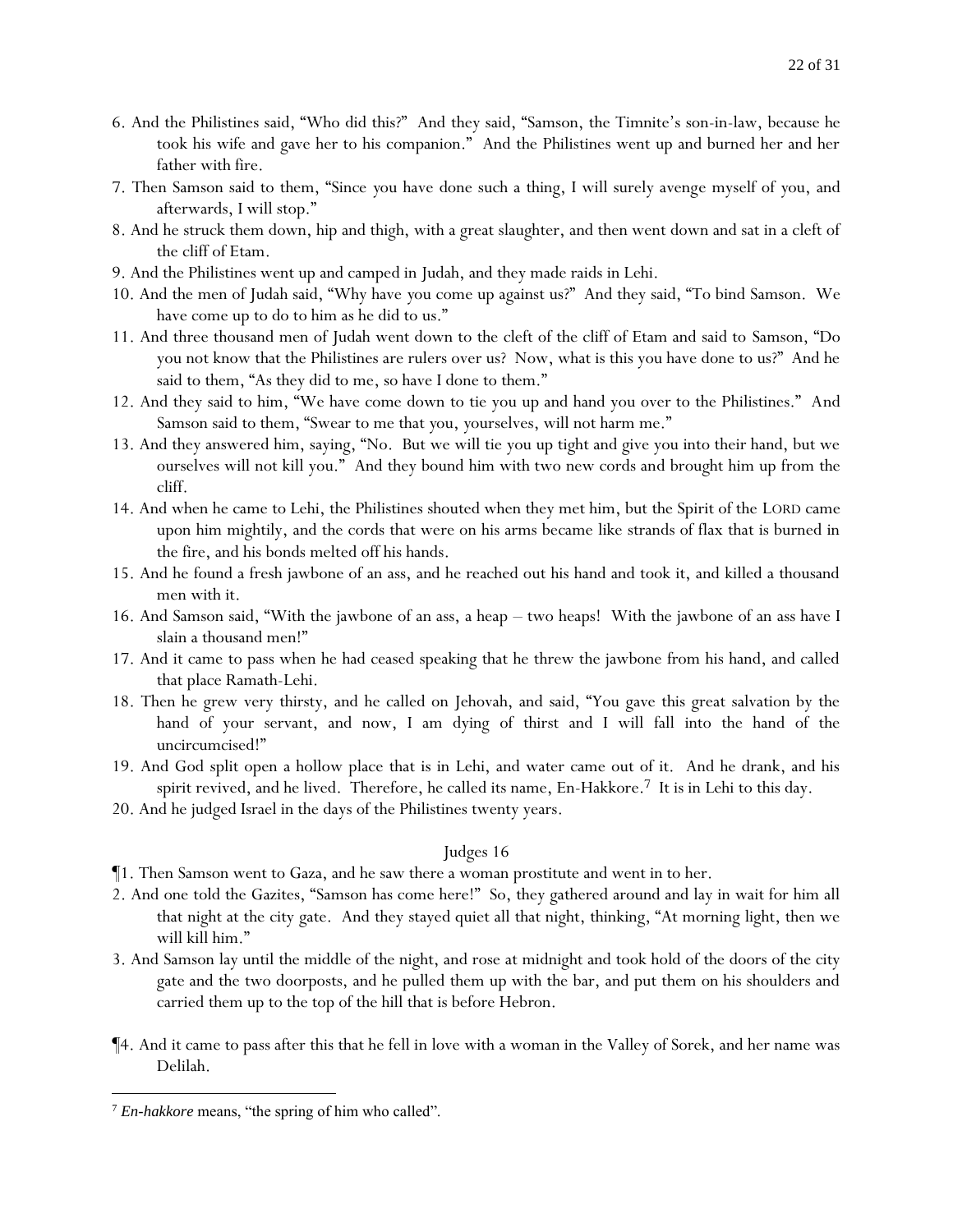- 5. And the lords of the Philistines came up to her and said to her, "Seduce him and find out wherein his great strength lies and how we may overpower him, that we may bind him to humble him, and each one of us will give you eleven hundred pieces of silver".
- 6. So Delilah said to Samson, "Tell me, please, wherein your great strength lies, and how you might be bound so as to humble you."
- 7. And Samson said to her, "If they bind me with seven damp cords that have not been dried, then I will become weak, and be like the next man."
- 8. And the lords of the Philistines brought up to her seven fresh cords that had not been dried, and she bound him with them.
- 9. Now, she had an ambush waiting in the chamber. Then she said, "The Philistines are upon you, Samson!" And he snapped off the cords as a thread of flax snaps when it touches fire. So, he did not reveal *the secret of* his strength.
- 10. And Delilah said to Samson, "Behold, you deceived me and told me lies. Tell me, please, how you might be bound."
- 11. And he said to her, "If they bind me tightly with new ropes that have not been used for work, then I will become weak, and be like the next man."
- 12. So Delilah took new ropes and bound him with them. Then she said to him, "The Philistines are upon you, Samson!" (For the ambush was waiting in the chamber.) But he snapped the ropes from off his arms like a thread.
- 13. And Delilah said to Samson, "Until now you have deceived me and told me lies. Tell me how you can be bound!" And he said to her, "If you weave the seven locks of my head with the web of the loom, *I will become weak*."
- 14. And so, she fastened *his locks* with the pin, and said to him, "Philistines are upon you, Samson!" And he awoke from his sleep and pulled away the pin of the loom and the web.
- 15. And she said to him, "How can you say, 'I love you,' when your heart is not with me? These three times, you have deceived me and not told me wherein your great strength lies."
- 16. And so it happened that because she pressed him with her words every day, and hounded him, and vexed his soul to death,
- 17. that he revealed to her his whole heart and said to her, "A razor has not come upon my head because I am a nazirite of God from my mother's womb. If I am shaved, my strength will leave me and I will become weak, and be like any man."
- 18. And when Delilah saw that he had divulged to her all his heart, she sent and called for the lords of the Philistines and said, "Come up once more!" For he had divulged to her all his heart. And the lords of the Philistines came to her and brought the silver in their hand.
- 19. And she made him sleep upon her knees, and then summoned the man, and she shaved off the seven locks of his head. Thus she began his humiliation, for his strength left him.
- 20. And she said, "The Philistines are upon you, Samson!" Then he woke up from his sleep, and he said, "I will go out just like before and shake myself free." But he did not know that Jehovah had departed from him.
- 21. And the Philistines seized him, and they bore out his eyes, and they led him down to Gaza and bound him with bronze shackles. And he was a grinder in the house of prisoners.
- 22. But the hair of his head began to grow out after it was shaved.
- ¶23. And the lords of the Philistines were gathered together to make a great sacrifice to Dagon their god, and to celebrate. And they said, "Our god has given Samson our great enemy into our hand!"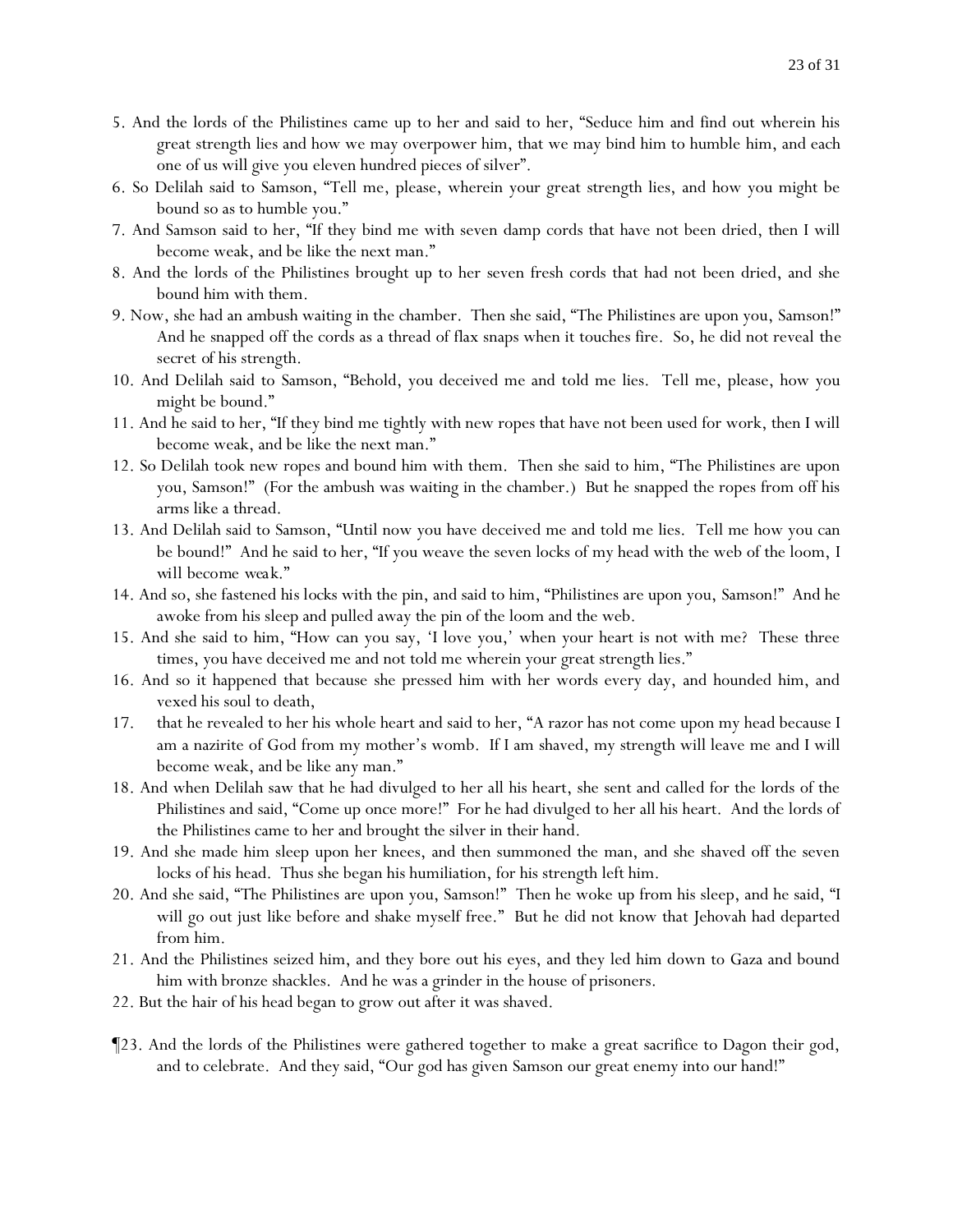- 24. And when the people saw him, they praised their god, for they said, "Our god has given our enemy into our hand, the ravager of our land, and the one who slew so many of us!"
- 25. And it came to pass, when their hearts were merry, that they said, "Call for Samson! Let him entertain us!" So, they called for Samson from the house of prisoners, and he made sport before them. Then they made him stand between the pillars.
- 26. And Samson said to the young man who was holding him by the hand, "Let go of me so that I can feel the pillars that this building rests upon, so I can lean on them."
- 27. Now, the house was filled with men and women, and all the lords of the Philistines were there. And on the roof were about three-thousand men and women who had been looking on while Samson entertained.
- 28. And Samson cried out to Jehovah, and said, "My Lord Jehovah! Please remember me, and strengthen me, I beseech you, just this one time, O God, that with one act of vengeance, I might avenge myself of the Philistines for my two eyes!"
- 29. Then Samson grasped the two middle pillars upon which the house rested, and he braced himself against them, his right hand on one, and his left hand on the other.
- 30. And Samson said, "Let me die with the Philistines!" And then with strength, he pushed, and the house collapsed upon the lords and upon all the people that were in it. And so it was that the dead that he killed at his death were many more than the ones he killed while he lived.
- 31. And his brothers, and all the house of his father, went down and took him, and they brought him up and buried him between Zorah and Eshtaol, in the burial place of Manoah his father. And he had judged Israel twenty years.

- ¶1. Then there was a man from the hill country of Ephraim, and his name was Micaiah.
- 2. And he said to his mother, "The eleven hundred pieces of silver of yours that were taken, and about which you uttered a curse, and even spoke it in my ears – behold, the silver is with me. I took it." And his mother said, "Blessed be my son by Jehovah!"
- 3. And he restored the eleven hundred pieces of silver to his mother. And his mother said, "I had solemnly dedicated the silver to Jehovah from my hand for my son, to make a graven image and a molten image, and then I will bring it back to you."
- 4. So he restored the silver to his mother, and his mother took two hundred pieces of silver and gave it to the silversmith, and he made it into a graven image and a molten image. And it was in the house of Micaiah.
- 5. Now, the man Micah had a house of gods, and he made an ephod, and teraphim, and he consecrated one of his sons, and he became his priest.
- 6. In those days, there was no king in Israel; each man did what was right in his own eyes.
- ¶7. And there was a young man of Bethlehem-Judah of the family of Judah, and he was a Levite, and he was sojourning there.
- 8. And the man went from the city, from Bethlehem-Judah, to sojourn wherever he could find to make his living, and he came to the hill country of Ephraim, to the house of Micah.
- 9. And Micah said to him, "Where'd you come from?" And he said to him, "I am a Levite from Bethlehem-Judah, and I am going to sojourn wherever I can find *a position*."
- 10. And Micah said, "Stay with me, and be my father and priest, and I will give you ten silver pieces per year, and a suit of clothes, and your living." So, the Levite *stayed*.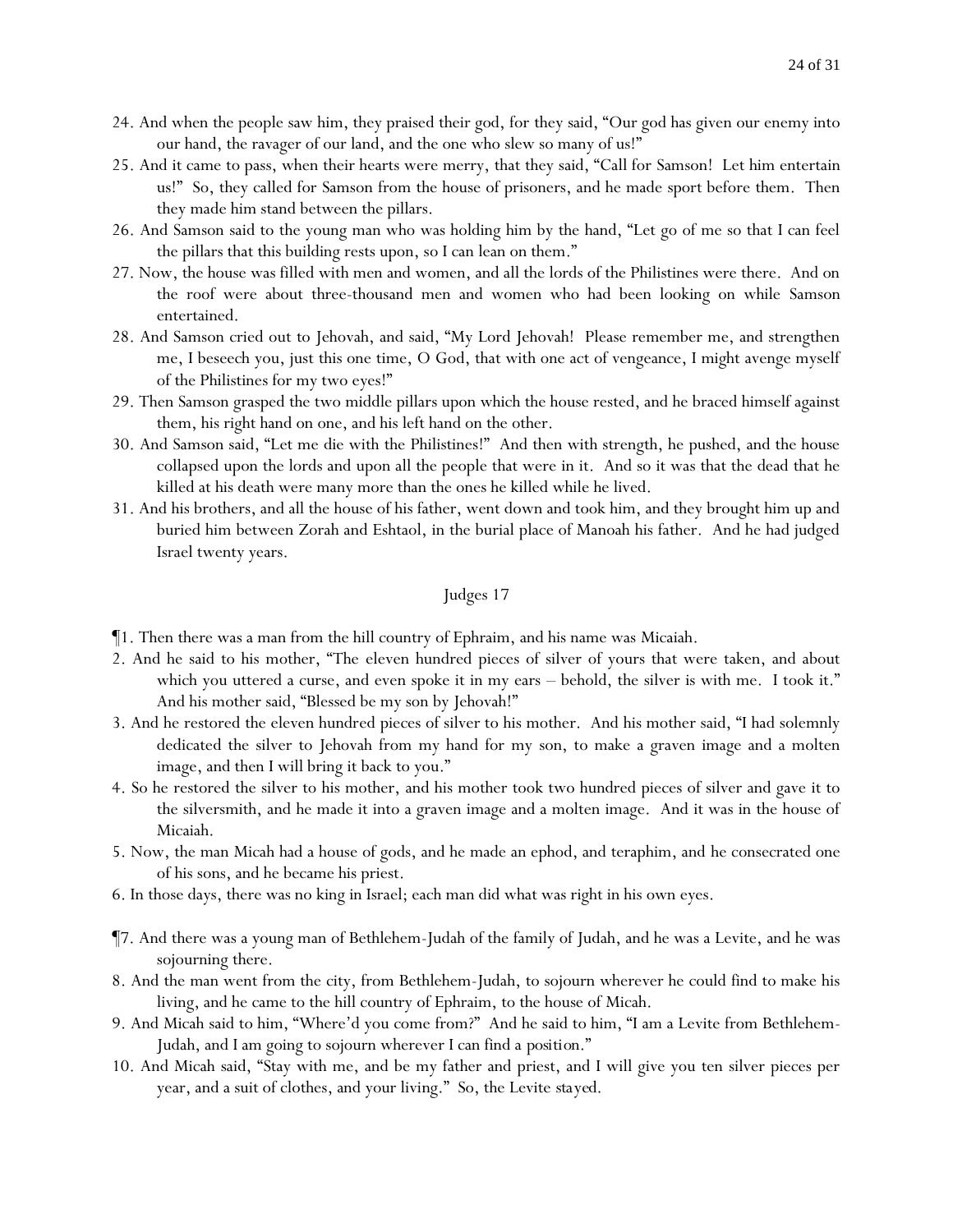- 11. And the Levite agreed to dwell with the man, and the young man became to him as one of his sons.
- 12. And Micah consecrated the Levite, and the young man became his priest, and he was in the house of Micah.
- 13. And Micah said, "Now I know that Jehovah will do me good, because I have a Levite for a priest."

- ¶1. In those days, there was no king in Israel. And in those days, the tribe of the Danites was looking for itself an inheritance to live in because until that day, an inheritance had not fallen to it among the tribes of Israel.
- 2. So, the children of Dan sent beyond their borders five men from their family, mighty men, from Zorah and from Eshtaol, to spy out the land and explore it. And they said to them, "Go explore the land." And they came to the hill country of Ephraim, to the house of Micah, and they lodged there.
- 3. When they were near the house of Micah, they took note of the voice of the young man, the Levite, and they turned aside there. And they said to him, "Who here brought you in?" and "What are you doing in this place?" and "What do you have here?"
- 4. And he told them, "Thus and so has Micah done for me, and hired me, and I am his priest."
- 5. And they said to him, "Inquire of God, if you will, that we may know if the journey on which we are going will prosper."
- 6. And the priest said to them, "Go in peace! Before Jehovah is *y*our way in which *y*ou go."
- ¶7. Then the five men left, and they came to Laish. And they observed how the people in it were living confidently, after the custom of the Sidonians, undisturbed and unsuspecting, and no one in the land lacking anything, possessing wealth. Moreover, they were far from the Sidonians and had no dealings with any man.
- 8. And they came to their brothers at Zorah and Eshtaol, and their brothers said to them, "What *did y*ou *find*?"
- 9. And they said, "Rise, and let us go up against them! For we saw the land, and behold, it is very good. And *y*ou are sitting still! Do not be slow to go and move in to possess the land!
- 10. When *y*ou go in, *y*ou will come to an unsuspecting people and a spacious land. Surely, God has given it into *y*our hand, a place where there is no lack of anything that is in the earth!"
- 11. So, some of the family of the Danites set out from there, six hundred men from Zorah and Eshtaol, girt with weapons of war.
- 12. And they went up and camped in Kirjath-jearim in Judah. That is why they called that place Mahanehdan<sup>8</sup> to this day. Behold, it is west of Kirjath-jearim.
- 13. And they passed on from there to the hill country of Ephraim, and they came to the house of Micah.
- 14. Then the five men who had gone up to spy out the territory of Laish spoke and said to their kinsmen, "Did *y*ou know that among these buildings is an ephod and teraphim, and a graven image and a molten image? So now, think about what *y*ou should do."
- 15. And they turned aside to that place and entered the house of the young man, the Levite, the house belonging to Micah. And they asked him of his welfare.
- 16. Now, the six hundred men who were of the sons of Dan, girt with their weapons of war, stood at the entrance of the gate

<sup>8</sup> That is, "Camp of Dan".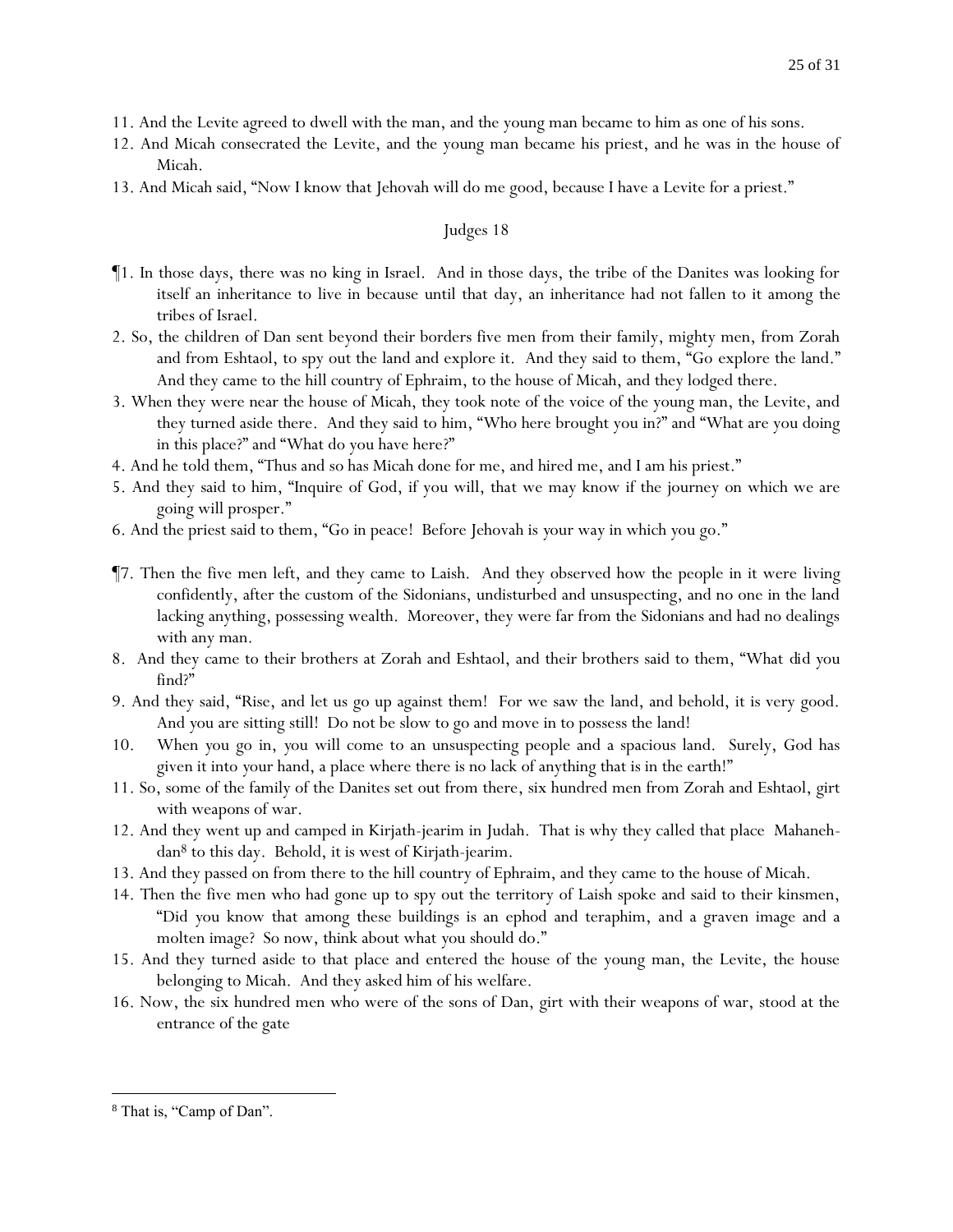- 17. while the five men who went to spy out the land went in there to take the graven image, and the ephod, and the teraphim, and the molten image. And the priest stood at the entrance of the gate with the six hundred men girt with weapons of war.
- 18. But those men went in Micah's house and took the graven image, the ephod, and the teraphim, and the molten image. And the priest said to them, "What are *y*ou doing?"
- 19. And they said to him, "Shut up! Put your hand over your mouth and come with us and be a father and priest to us. Is it better for you to be priest for one man's house or to be priest for a tribe, and for a family in Israel?
- 20. And the priest's heart was glad, and he took the ephod, and the teraphim, and the graven image, and went in the midst of the company.
- 21. So, they turned and went away, putting the children, and the cattle, and the goods ahead of them.
- 22. They were a good distance from Micah's house when the men who were in the houses close to Micah's house were called together, and they overtook the children of Dan.
- 23. And they cried out to the children of Dan, and they turned around and said to Micah, "What's the matter with you, that you have assembled *this company*?"
- 24. And he said, "*Y*ou took my gods and the priest that I made, and went away! And what is left for me! So, how is it that *y*ou say to me, 'What's the matter with you?'"
- 25. And the sons of Dan said to him, "Do not let your voice be heard among us, lest hot-tempered men fall upon *y*ou, and you lose your life, along with the life of your household."
- 26. Then the children of Dan went on their way. And Micah saw that they were too strong for him, so he turned and went back to his house.
- 27. And they took what Micah had made and the priest that was his, and they moved in on Laish, on a people undisturbed and unsuspecting, and they struck them with the edge of the sword and burned their city with fire.
- 28. There was no deliverer because it was far from Sidon, and they had no dealings with anyone. And it was in the valley that is near Beth-rehob. And they rebuilt the city and began living in it.
- 29. And they called the name of the city Dan, after the name of Dan, their father, who was born to Israel. However, Laish was name of the city at first.
- 30. And the children of Dan set up for themselves the graven image, and Jonathan, the son of Gershom, the son of Moses,  $9$  he and his sons, were priests for the tribe of the Danites until the day of the captivity of the land.
- 31. And they set up for themselves Micah's graven image that he made all the days the house of God was in Shiloh.

- ¶1. Now, it came to pass in those days when there was no king in Israel that there was a certain Levite sojourning on the far side of the hill country of Ephraim, and he took for himself a woman from Bethlehem-Judah as a concubine.
- 2. But his concubine played the harlot against him, and went away from him to her father's house, to Bethlehem-Judah. And she was there for a period of four months.
- 3. Then her husband arose and went after her, to speak kindly to her, to bring back what was his, and with him were his servant and a couple of asses. Then she brought him into the house of her father, and when the girl's father saw him, he rejoiced to meet him.

<sup>&</sup>lt;sup>9</sup> Many manuscripts have "Gershom, the son of Manasseh".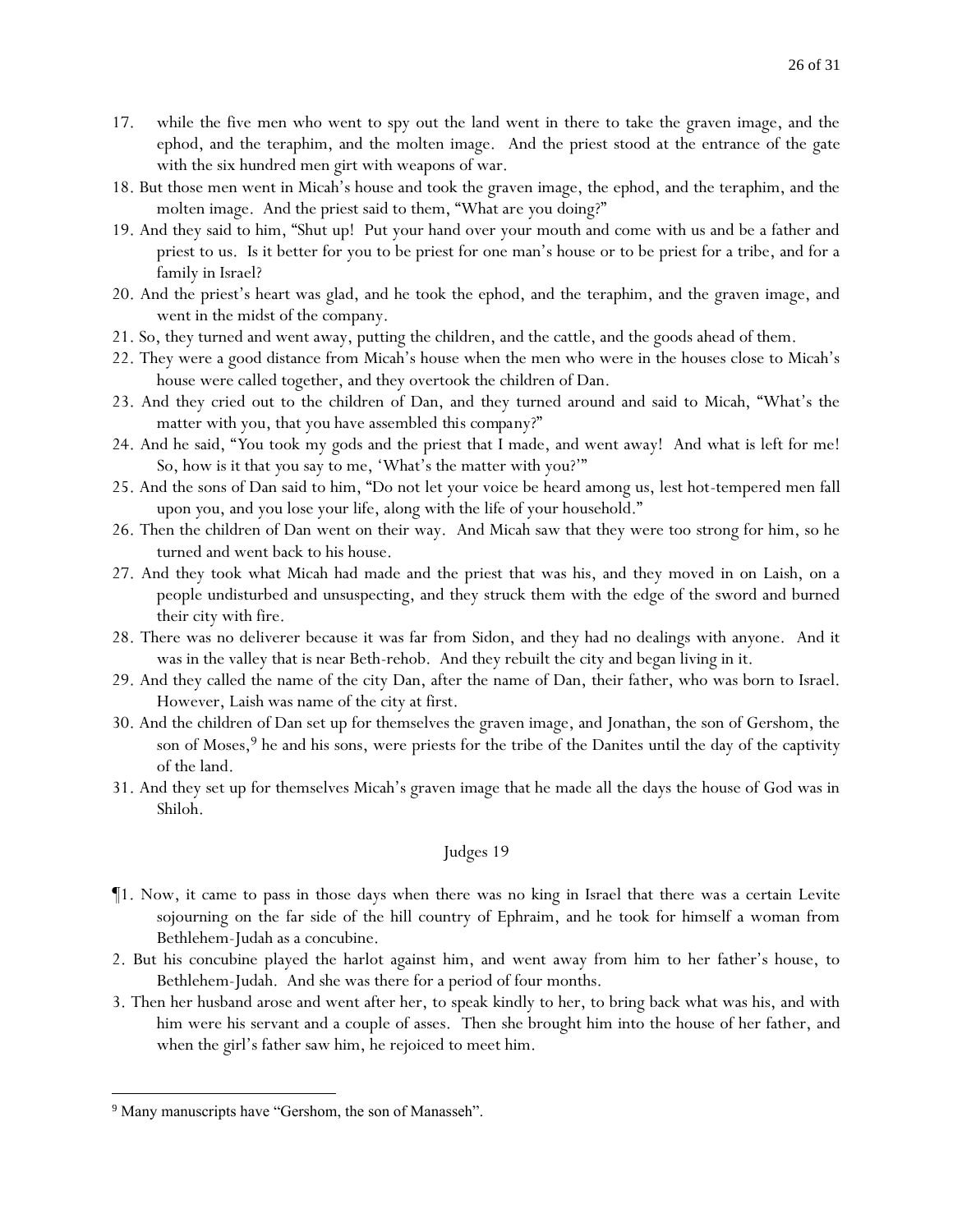- 4. And his father-in-law, the girl's father, compelled him to stay with him three days, and so, they ate and drank and lodged there.
- 5. And it came to pass on the fourth day, that they arose early in the morning, and he rose up to depart, but the girl's father said to his son-in-law, "Strengthen your heart with a bit of bread, and afterward, *y*ou may go."
- 6. So, they both sat down together and ate and drank, and then the girl's father said to the man, "Be content, I pray you, to stay tonight and let your heart be merry."
- 7. And the man rose up to leave, but his father-in-law urged him. So, he sat down and stayed there that night.
- 8. And he rose early in the morning of the fifth day to go, but the girl's father said to him, "Strengthen your heart, I pray you, and tarry until the day declines." And so, the two of them ate.
- 9. Then the man rose up to go, he and his concubine and his servant, but his father-in-law, the girl's father, said to him, "Behold now, the day is fading away to evening. Stay here tonight, I pray you. Behold, the day is drawing to a close. Spend the night here and let your heart be merry. Then *y*ou can get up early tomorrow for *y*our journey and go to your tent."
- 10. But the man was unwilling to spend the night, and he rose up and went. And he arrived opposite Jebus (the same is Jerusalem), and with him were a pair of asses saddled, and his concubine was with him.
- 11. They were close to Jebus, and the day was far gone, and so, his servant said to his master, "Come, if you will, and let's turn aside to this city of the Jebusites and spend the night in it."
- 12. But his master said to him, "We will not turn aside there, into a city of foreigners, where there are none of the children of Israel. But let's pass on toward Gibeah."
- 13. Then he said to his servant, "Come on, and let's draw near one of these places and spend the night in Gibeah or in Ramah."
- 14. So, they passed on and went their way, and the sun went down on them near Gibeah, which belongs to Benjamin.
- 15. So, they turned aside there to go in to spend the night in Gibeah. And he went in and sat down in the city's open square, but no man would take them into his house to spend the night.
- 16. And behold, at evening an old man came in from his work in the field. Now, the man hailed from the hill country of Ephraim, but he was sojourning in Gibeah, and the men of that place were Benjaminites.
- 17. And he lifted up his eyes and saw the man who was a traveler in the city square, and the old man said, "Where are you going, and where did you come from?"
- 18. And he said to him, "We're passing through, from Bethlehem-Judah to the far side of the hill country of Ephraim. I am from there, and I went to Bethlehem-Judah, and I am going to the house of the LORD, but there is no man to take me into his house.
- 19. Yet, there is both straw and fodder for our donkeys, and there is bread and wine for me, and for your handmaid, and for the young man who is with your servants. There is no lack of anything."
- 20. And the old man said, "Though you have enough, all your needs will be on me. Only, you must not spend the night in the square."
- 21. Then he brought him into his house, and he gave provender to the asses, and he washed their feet, and they ate and drank.
- 22. They were making their heart merry when, behold, men of the city, men who were sons of Belial, surrounded the house, pounding on the door, and they spoke to the old man, the master of the house, saying, "Bring out the man who came into your house, that we may know him!"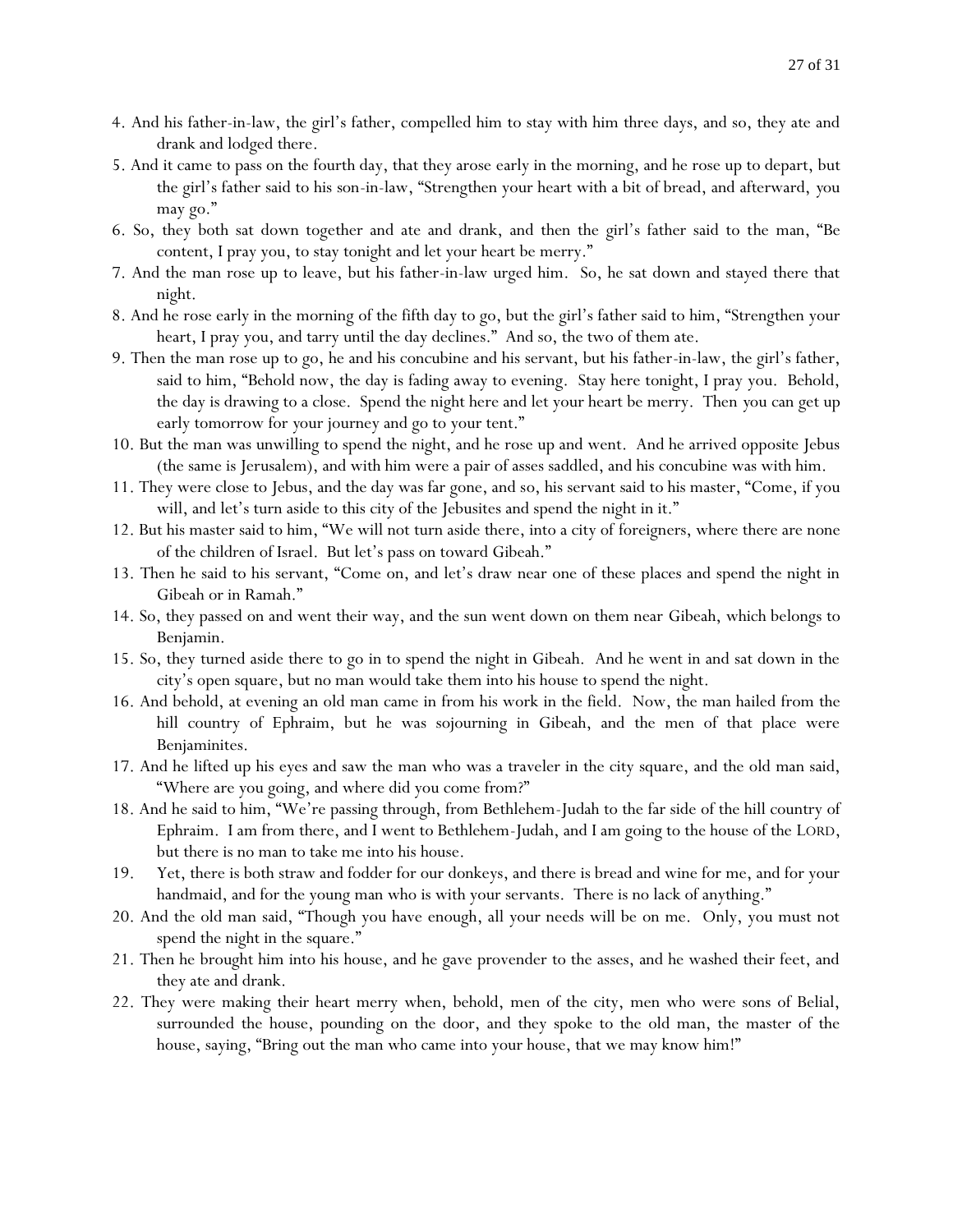- 23. And the man, the master of the house, went out to them and said to them, "No, my brothers, do not do this wickedness, I beg you, seeing that this is a man who has come into my house! Do not do this disgraceful thing!
- 24. Behold, my virgin daughter and his concubine. I will bring them out, if you please, and you may humble them and do to them whatever seems good in *y*our eyes, but to this man, *y*ou must not do this disgraceful thing!"
- 25. But the men would not listen to him. Then the man grabbed his concubine and brought her out to them, and they knew her and abused her all that night until morning, and they let her go at the break of dawn.
- 26. And as morning was dawning, the woman came and fell down at the door of the man's house where her lord was, until it was light.
- 27. And her lord arose in the morning, and opened the doors of the house, and went out to go on his way. And behold, the woman, his concubine, was fallen down at the door of the house, with her hands on the threshold.
- 28. And he said to her, "Get up, and let's go." But there was no response. Then he put her on the donkey, and the man rose up and went to his place.
- 29. And he went into his house and took a knife, and then he took hold of his concubine and divided her, limb by limb, into twelve pieces and sent her into every territory in Israel.
- 30. And it came to pass that everyone who saw it said, "Such as this has not happened or been seen since the day the children of Israel came up out of the land of Egypt until this day! Consider it; take counsel; and then speak!"

- ¶1. Then all the children of Israel came out, from Dan to Beersheba, and the territory of Gilead, and the congregation assembled as one man before the LORD at Mizpah.
- 2. And the leaders of all the people, all the tribes of Israel, presented themselves in the assembly of the people of God, four hundred thousand men, footmen who drew the sword.
- ¶3. (Now, the children of Benjamin heard that the children of Israel were gone up to Mizpah.) And the children of Israel said, "Tell us, how did this wickedness happen?"
- 4. And the man, the Levite, husband of the murdered woman, answered and said, "At Gibeah that belongs to Benjamin, I went in, I and my concubine, to spend the night.
- 5. And the rulers of Gibeah rose up against me and surrounded the house about me at night. Me, they thought to kill, and my concubine they humbled, and she died.
- 6. Then I took my concubine and cut her into pieces, and I sent her throughout the extent of the inheritance of Israel because they had done wickedness and a disgraceful deed in Israel.
- 7. Behold, all *y*ou sons of Israel! Give *y*our decision and counsel here!"
- 8. Then all the people rose up as one man, saying, "Not a man among us will go to his tent, and not a man among us will turn aside to his house.
- 9. But this is the thing that we will do now to Gibeah: *we will go up* against it by lot.
- 10. And we will take ten men of a hundred throughout all the tribes of Israel, and a hundred of a thousand, and a thousand of ten thousand, to take provisions to the militia, that they may act when they go against Geba of Benjamin, according to all the disgrace that had been done in Israel.
- 11. And all the men of Israel gathered against the city, united as one man.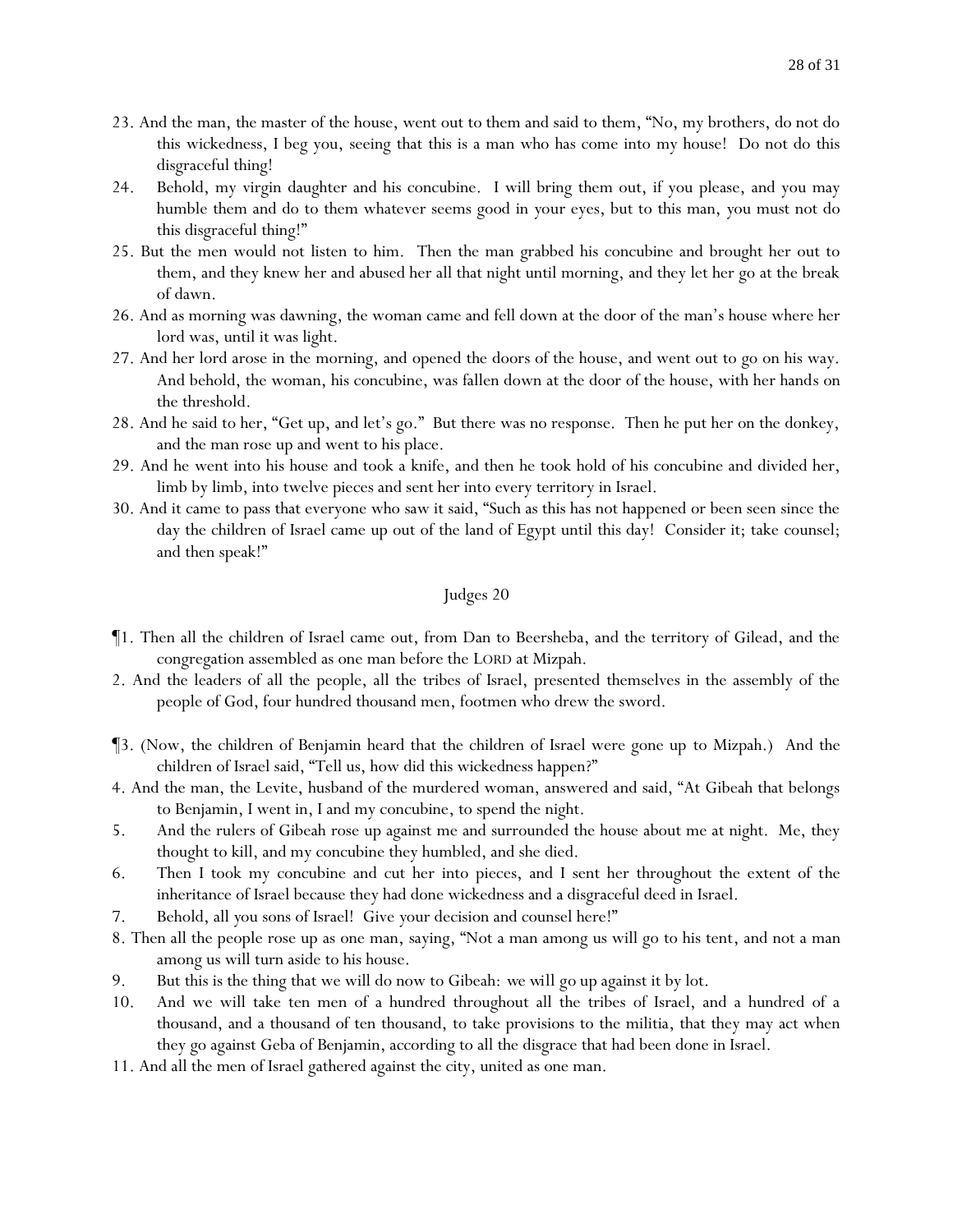- ¶12. And the heads of Israel sent men to all the heads of Benjamin, saying, "What is this evil that was done among *y*ou?
- 13. Hand over the men, the sons of Belial, who are in Gibeah now, so that we may put them to death and purge Israel of evil!" But Benjamin would not heed the voice of their brothers, the sons of Israel.
- 14. And the sons of Benjamin came together out of their cities to Gibeah, to go out and do battle against the sons of Israel.
- 15. And from their cities, the sons of Benjamin mustered twenty-six thousand men that day who drew the sword, besides the inhabitants of Gibeah, who numbered seven hundred chosen men.
- 16. Among all this company were seven hundred chosen men, left-handed, each one could sling a stone at a hair and not miss.
- ¶17. And the men of Israel mustered, excluding Benjamin, four hundred thousand men who drew the sword, each one a man of war.
- 18. Then they arose and went up to Bethel, and they inquired of God. And the sons of Israel said, "Who shall first go up for us to the battle with the sons of Benjamin?" And Jehovah said, "Judah first."
- 19. So the sons of Israel arose in the morning and encamped against Gibeah.
- ¶20. And the men of Israel went out for the battle against Benjamin, and the men of Israel set the battle in order against them at Gibeah.
- 21. And the sons of Benjamin went out from Gibeah, and in Israel that day, they destroyed to the earth twenty-two thousand men.
- 22. But the people, the men of Israel, strengthened themselves to set the battle in order again in the place where they set it on the first day.
- 23. However, the sons of Israel did go up and weep before Jehovah until the evening, and they enquired of Jehovah, saying, "Am I again to draw near for battle against the sons of Benjamin my brother?" And Jehovah said, "Go up against him."
- ¶24. So, the sons of Israel drew near the sons of Benjamin on the second day.
- 25. And Benjamin went out from Gibeah to meet them the second day, and once more, they destroyed to the earth eighteen thousand men, all of them men who drew the sword.
- 26. Then all the sons of Israel went up, and all the people, and they came to Bethel and wept, and sat there before Jehovah, and they fasted that day until evening, and they offered burnt offerings and peace offerings before Jehovah.
- 27. And the sons of Israel enquired of Jehovah (the ark of the covenant of God was there during those days,
- 28. and Phinehas ben-Eleazar the son of Aaron stood before it in those days), saying, "Am I to go out yet again for the battle against the sons of Benjamin my brother, or shall I desist?" And Jehovah said, "Go up! For tomorrow, I will give him into your hand."
- 29. And Israel set ambushments all around Gibeah.
- ¶30. Then the sons of Israel went up against the sons of Benjamin on the third day and set themselves in array against Gibeah, as *they had done* the other times.
- 31. And when the sons of Benjamin came out against the people, they were drawn away from the city, and they began to strike some of the people down as before, on the highways (one of which goes up to Bethel, and one to Gibeah) and in the field, about thirty of the men of Israel.
- 32. And the sons of Benjamin said, "They are smitten before us as at the first!" But the sons of Israel had said, "Let's flee and draw them away from the city to the highways."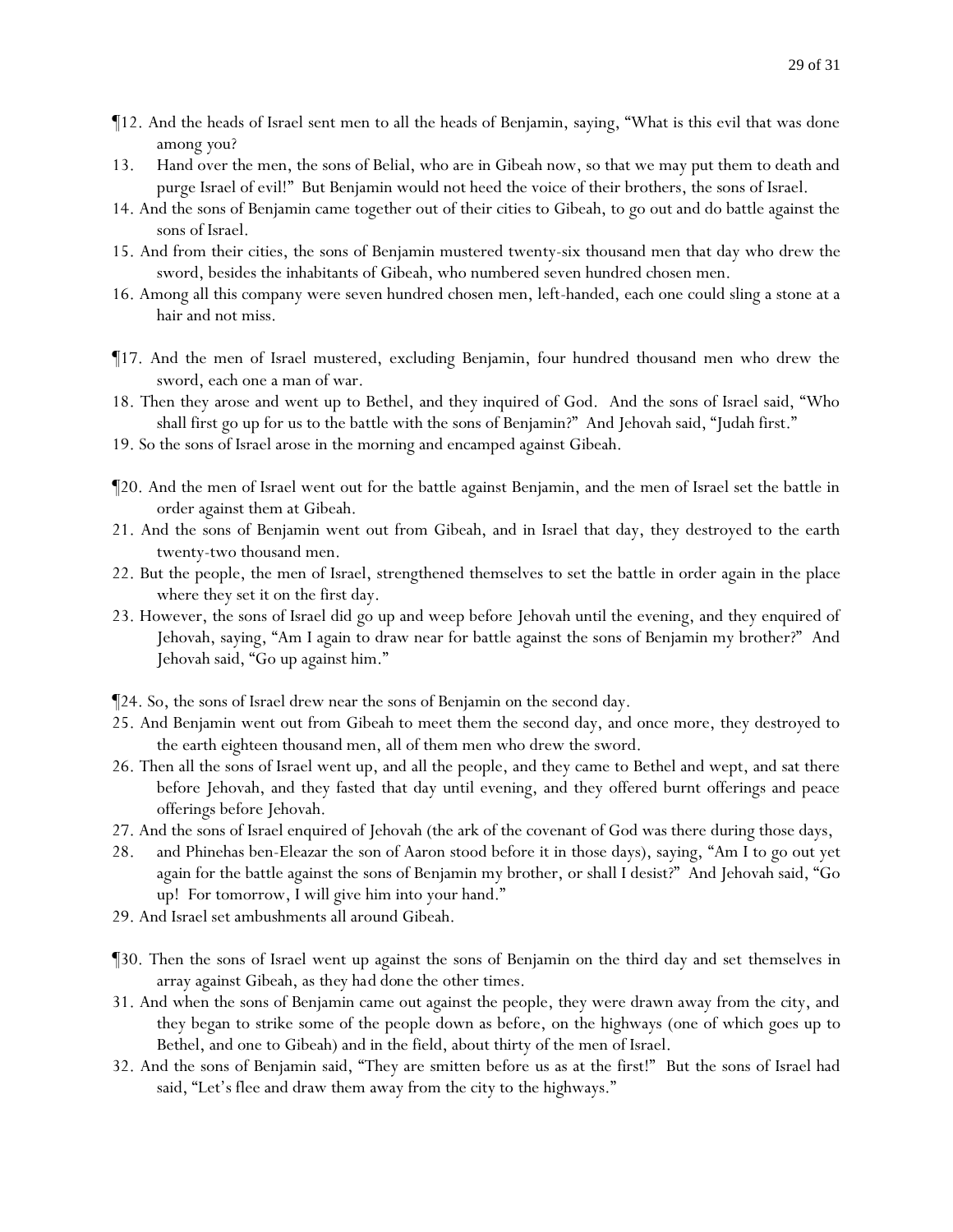- 33. Then all the men of Israel rose from their place and got in battle order at Baal-tamar, while Israel's ambush burst forth from its place, from Maareh-geba.
- 34. And ten thousand chosen men from all Israel came against Gibeah, and the battle was fierce, and they did not know that disaster was closing in on them.
- ¶35. And Jehovah struck Benjamin down before Israel, and the sons of Israel that day destroyed of Benjamin twenty-five thousand one hundred men, all of them men who drew the sword.
- 36. Then the sons of Benjamin saw that they were smitten and that the men of Israel had given place to Benjamin because they were relying on the ambush they had set against Gibeah.
- 37. And the men in ambush had hurried and rushed to Gibeah, and the men in ambush had spread out and struck the whole city with the edge of the sword.
- 38. Now, the appointed signal for the men of Israel from *those in* ambush was that they would send up a great cloud of smoke from the city.
- 39. And the men of Israel turned back in the battle when Benjamin started to strike down some of the men of Israel, about thirty men, thinking, "Surely, they are utterly smitten, as in the first battle!"
- 40. But when the cloud began to rise from the city, a pillar of smoke, then Benjamin turned and looked behind him, and behold, the whole city was going up toward heaven.
- 41. Then the men of Israel turned, and the men of Benjamin were dismayed when they saw that disaster was come upon them.
- 42. So they turned before the men of Israel toward the way of the wilderness, but the battle overtook them, and those from the cities began destroying them, they being *caught* in the middle.
- 43. They surrounded Benjamin; they hunted him down easily; they trod him down as far as in front of Gibeah, toward the east.
- 44. And there fell of Benjamin eighteen thousand men, mighty men, all of them.
- 45. And they turned and fled toward the wilderness, to the Rock of Rimmon, but on the highways, they gleaned of them five thousand men, and then pressed hard after them to Gidom, and of them, they killed two thousand men.
- 46. And it came to pass that all who fell that day from Benjamin were twenty-five thousand men who drew the sword, all of them mighty men.
- 47. And six hundred men had turned and fled toward the wilderness to the Rock of Rimmon, and they remained at the Rock of Rimmon four months.
- 48. Then the men of Israel returned to the children of Benjamin and slew them with the edge of the sword, from the innocent one in the city, to the beast, to everything found in it; they also set on fire all the cities that were found.

- ¶1. Now, the men of Israel had sworn in Mizpah, saying, "Not one of us will give his daughter to Benjamin for a wife."
- 2. And the people went to Bethel, and they stayed there before God until evening, and they lifted up their voice and wept very bitterly,
- 3. and said, "Why, O Jehovah, God of Israel, has this happened in Israel, that there should be one tribe lost to Israel this day?"
- 4. And it came to pass the next day that the people arose early and built an altar there, and they offered burnt offerings and peace offerings.